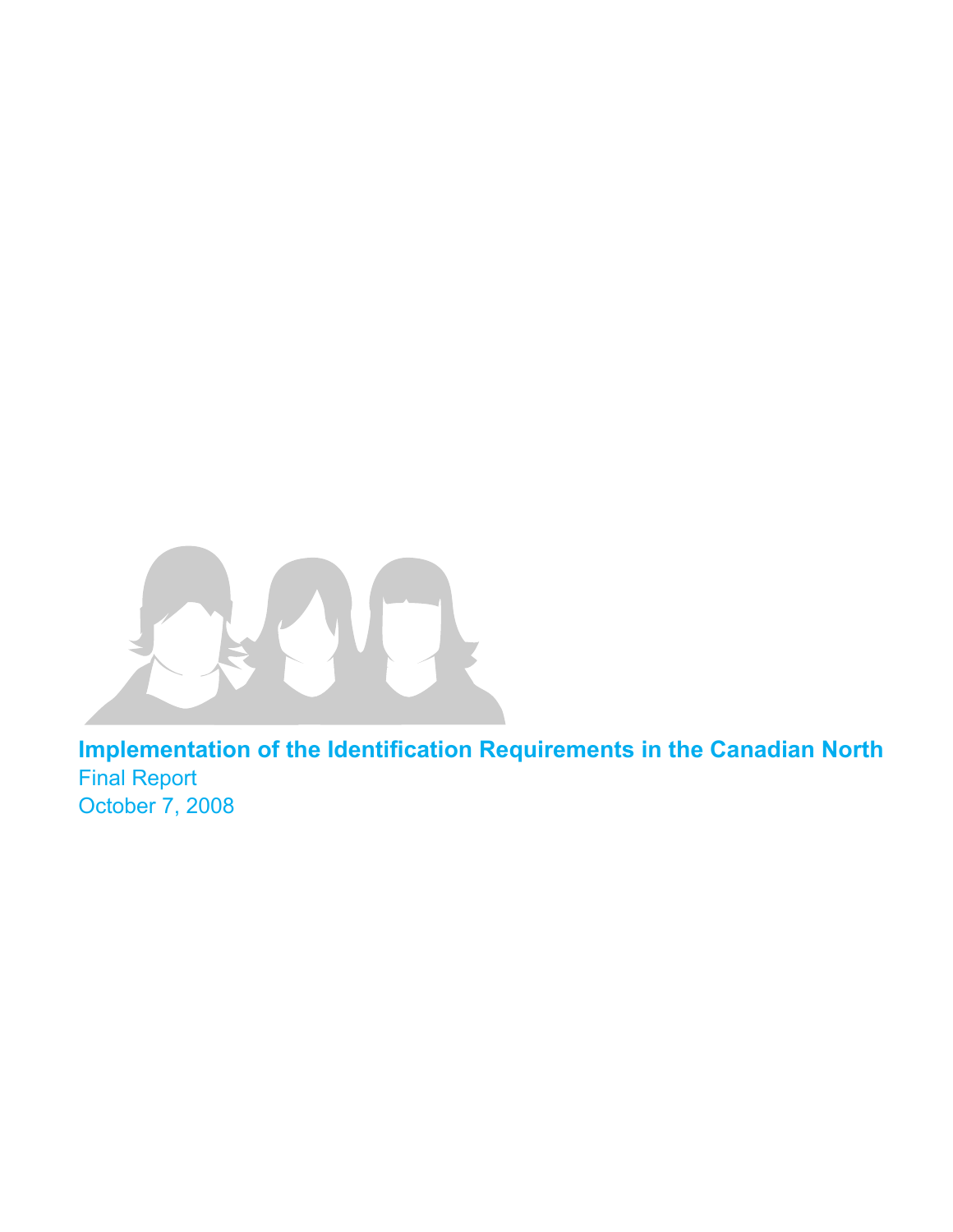**Presented by: Ilona Dougherty and Adrienne Smith, Apathy is Boring Presented to: Elections Canada**

**Implementation of the Identification Requirements in the Canadian North**

**Apathy is Boring :: L'Apathie C'est Plate 514.844.AisB (2472) :: 1.877.744.2472 10 Pins W. #412 :: Montreal, QC :: H2W 1P9** 

**www.apathyisboring.com / www.lapathiecestplate.com**

**Montreal, Quebec, Canada 2008**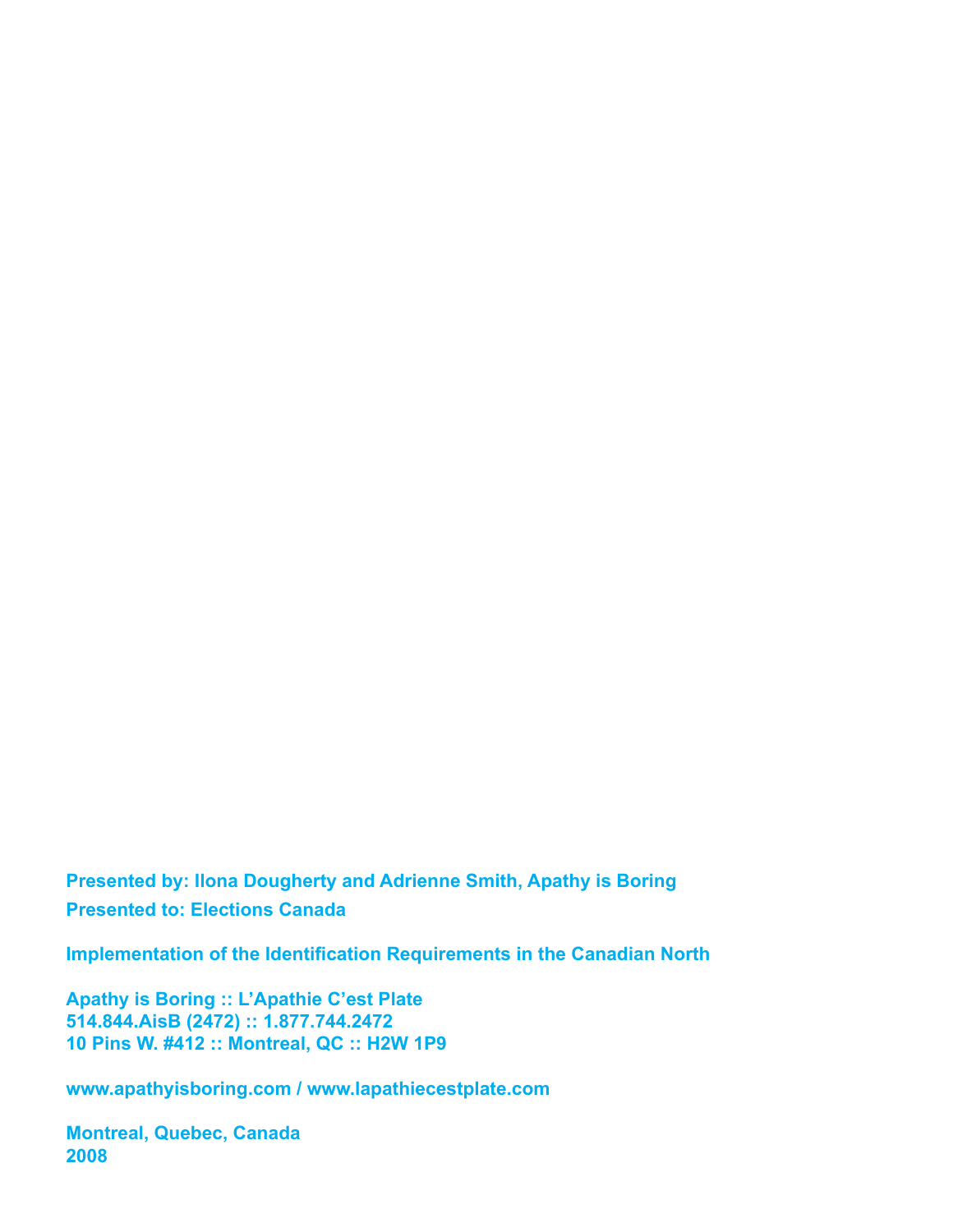# **Table of Contents**

- **1.** Executive Summary
- **2.** Introduction
- **3.** The Research Framework
	- **A.** Objectives
	- **B.** Methodology
- **4.** Attitudes Towards Voter Identification at the Polls
- **5.** Vouching
- **6.** Letters of Attestation
- **7.** Communicating with Electors
	- **A.** Voter Information Card (VIC) and Householder
	- **B.** Advertising Campaign/Outreach Initiatives
- **8.** Voting Issues in the North Experience at the Polls
- **9.** Recommendations
	- **A.** Voter ID requirements (1-6)
	- **B.** Communications and Outreach (7-15)
	- **C.** Voting Process (16-19)
- **10.** Appendices
	- **1.** List of interviewees (date, location, name and title)
	- **2.** Interview Guide
	- **3.** Letters from Elections Canada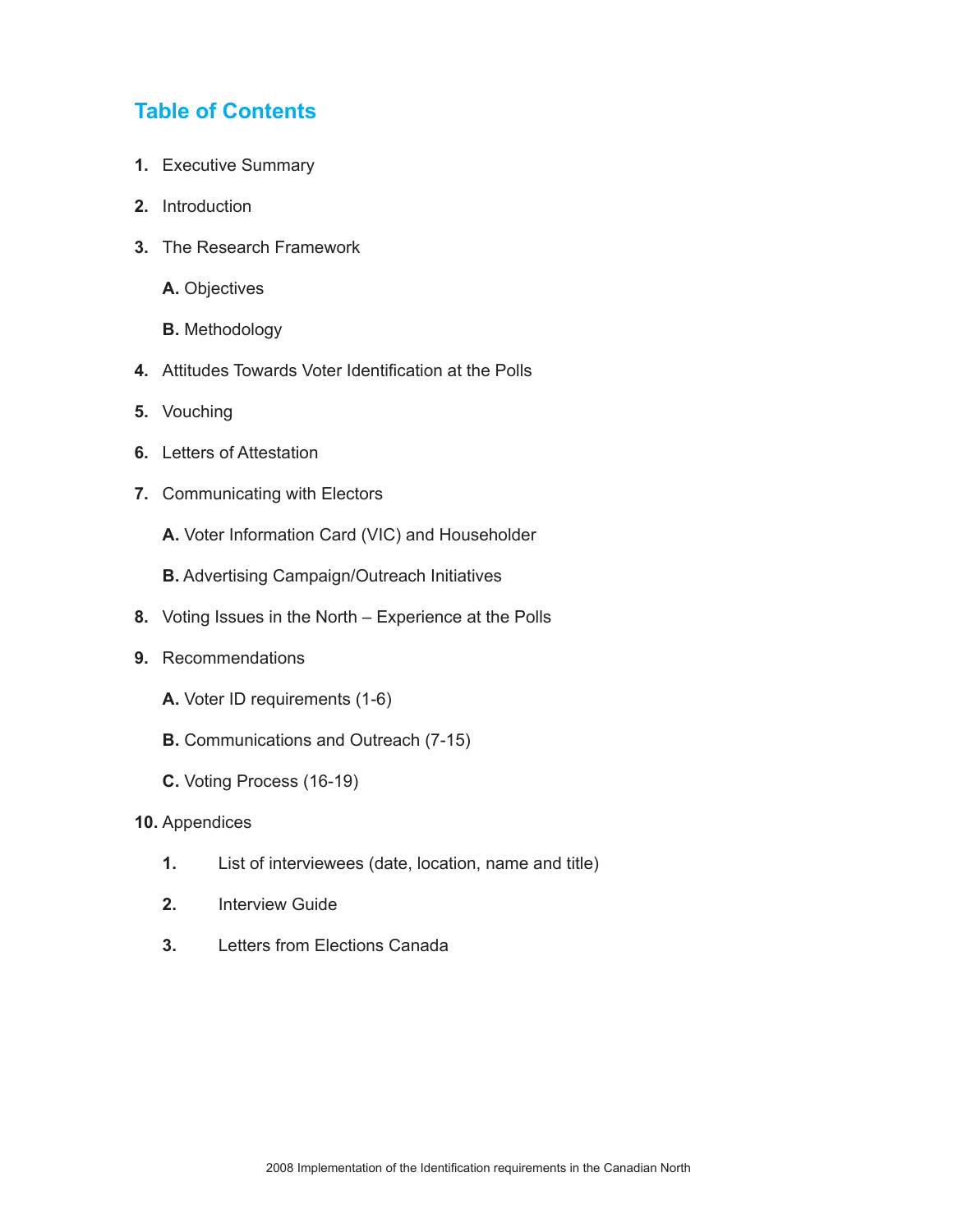# **1. Executive Summary**

This report addresses the challenges and opportunities surrounding implementation of the new election identification requirements in the Canadian North and more generally, obstacles and challenges to voter participation specific to the realities of the North.

Apathy is Boring conducted over 70 interviews (both in person and over the phone) with a variety of identified stakeholders in the three territories – Yukon, Nunavut, and the Northwest Territories – and in the electoral district of Desnethé–Missinippi–Churchill River (Saskatchewan), as well as with members of Parliament whose ridings are directly above or below the 60 parallel. These interviews were guided by a questionnaire, developed in collaboration with Elections Canada, in order to:

- identify any barriers arising from the implementation of the new identification requirements
- determine the effectiveness of the list of identification authorized by the Chief Electoral Officer of Canada and determine if there are additions or changes that could be made to the list to reduce barriers
- determine how Elections Canada can best provide information on the new voter identification requirements to targeted groups that are likely to experience challenges

Participants mainly agreed that voting in federal elections in the North is currently fraught with challenges. Obstacles identified obstacles ranged specifically from accessing, understanding, and then satisfying the new voter ID requirements to the larger issues of awareness of and education about the federal electoral system (as opposed to territorial and/or band elections), in addition to the motivation and desire to opt in to the federal system. The importance of the cultural and physical realities of northern communities (inclement weather, limited infrastructure, and high costs associated with procuring necessary documents) pervaded most interviews, and many participants expressed frustrations with a system they felt was not adapted to their particular reality.

The consistencies noted in our consultations informed the recommendations that follow, and wherever exceptions did occur, they are noted in the report. Apart from particular changes to the list of authorized pieces of identification and some operational aspects (see section "Recommendations"), based on our work, Apathy is Boring believes that the key aspects that should be given consideration are the following:

- Increase clarity, communication and streamlining of current practices to ensure that all northern Canadians have the same opportunity to cast a ballot as their southern neighbors.
- Adapt all processes from advertising elections-related information to running community relations officers programs and polling stations – to take into account the specificities of northern communities' contexts.

Apathy is Boring believes that Elections Canada can capitalize on the changes to ID requirements to increase the accessibility of elections to northern Canadians in an innovative and proactive manner.

A critical aspect of this project will be the follow-up, which will help ensure that participants feel included in the process and have a clear sense of resulting action steps. Particulars of the follow-up are still to be determined in consultation with Elections Canada.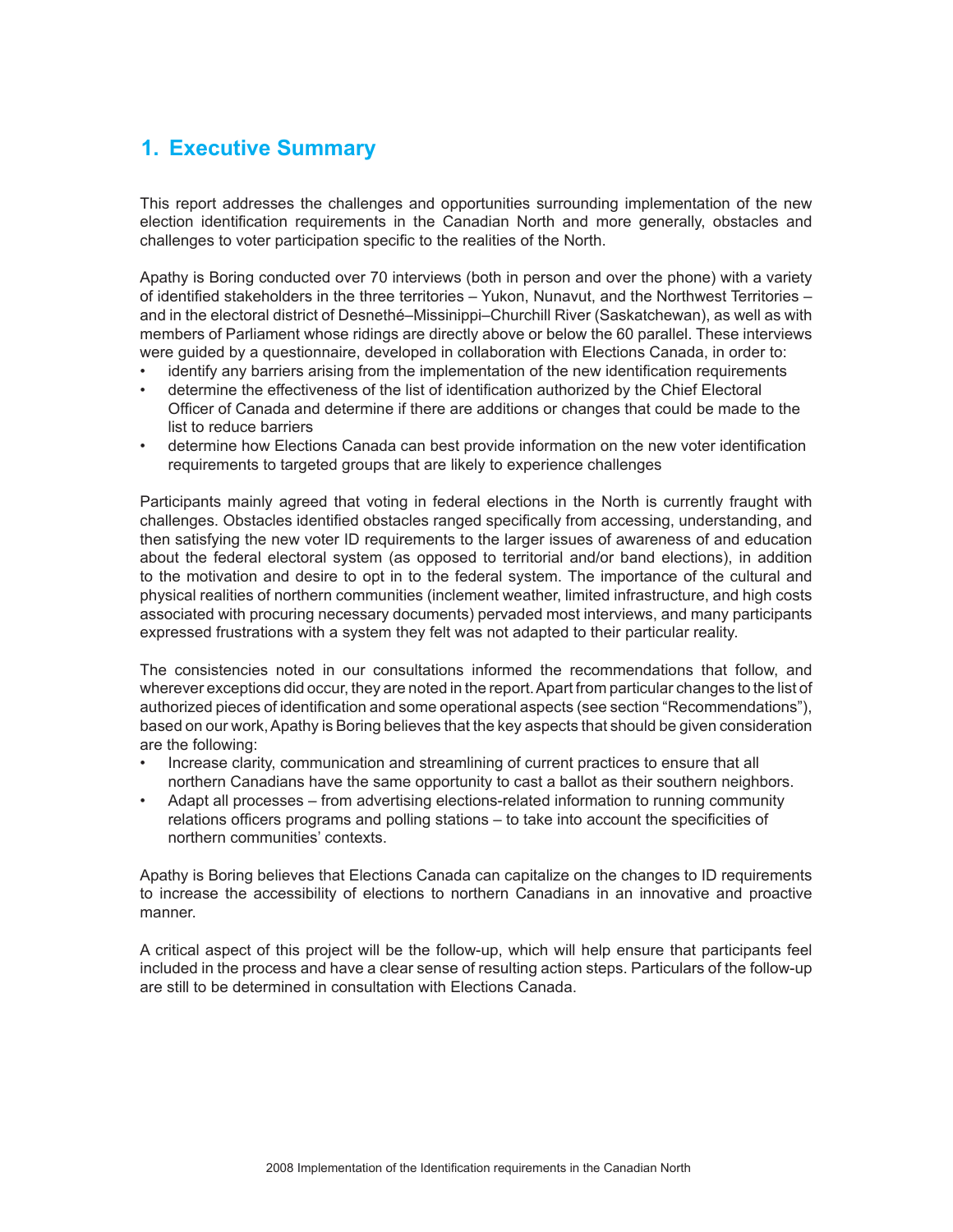# **2. Introduction**

Upon the request of Elections Canada, Apathy is Boring conducted a series of interviews to seek an understanding of the potential challenges that people in the North could face at the polls with the changes brought by the Canada Elections Act concerning identification requirements.

In order to vote in a federal election, electors must now satisfy the identification requirements laid out in the following options:

#### Option 1

Provide one original piece of identification issued by a government or government agency containing your photo, name and address.

#### Option 2

Provide two original pieces of identification authorized by the Chief Electoral Officer of Canada. Both pieces must contain your name, and one must also contain your address.

#### Option 3

An elector can be vouched for by an elector whose name appears on the list of electors in the same polling division and who has an acceptable piece or pieces of identification. Both are required to make a sworn statement. An elector cannot vouch for more than one person, and the person who has been vouched for cannot vouch for another elector.

Drawing on the authors' own contacts in the communities visited as well as those of Elections Canada, Apathy is Boring interviews were conducted in person and by phone with community members who had a wide range of experience with the electoral process and the realities of the North. Interviews were conducted in various communities in Yukon, Nunavut, the Northwest Territories, and in Desnethé– Missinippi–Churchill River (Saskatchewan) as well as with members of Parliament whose ridings are directly above or below the 60th parallel.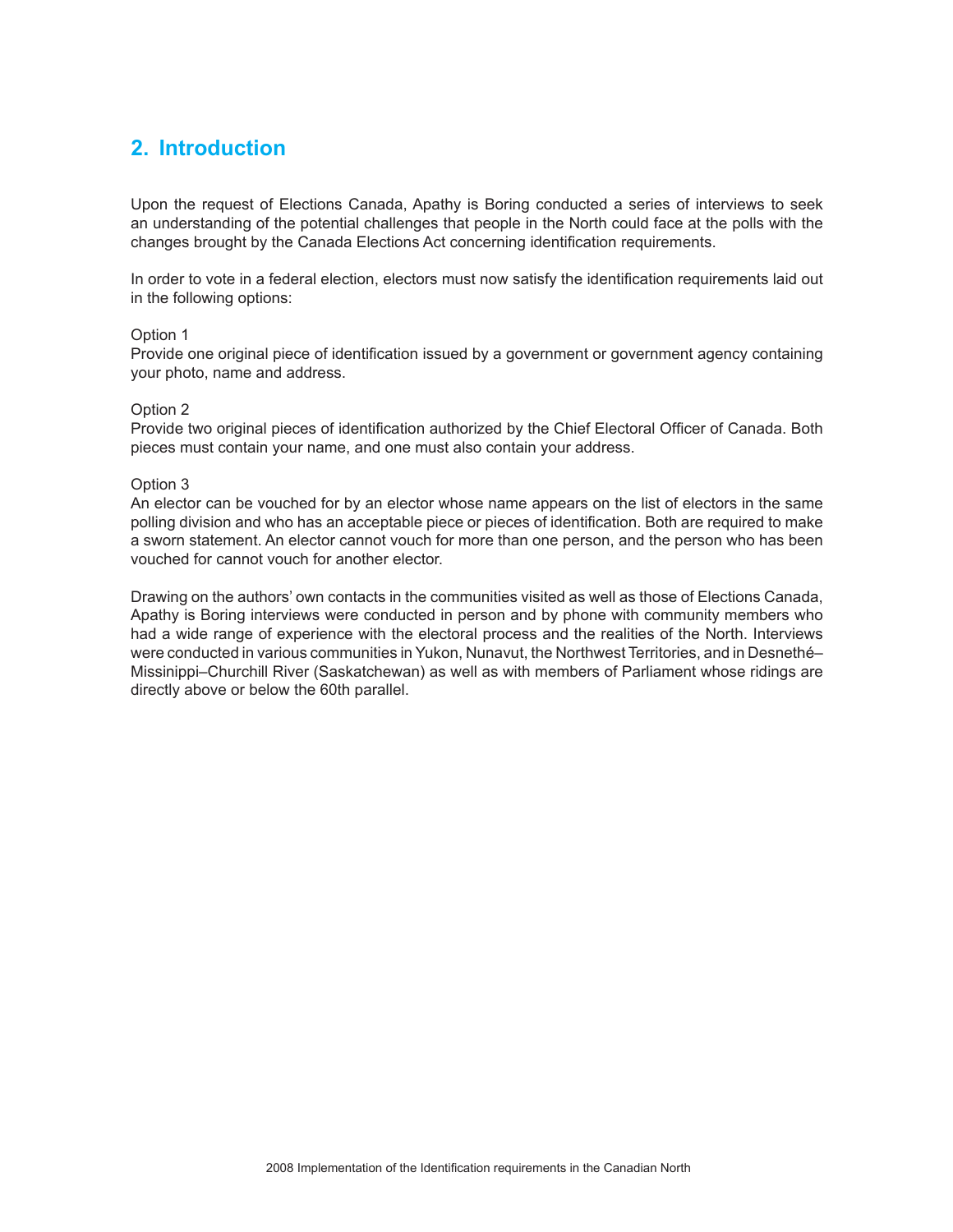# **3. The Research Framework**

# **A. Objectives**

The purpose of this research was to identify potential challenges for northern Canadians to meet identification and address requirements arising from the new voter identification requirements when voting during a federal election event. Its particular objectives were to:

- 1. determine the impact of the list of identification authorized by the Chief Electoral Officer (CEO)
- 2. identify any barriers arising from the implementation of the new voter identification requirements
- 3. determine which, if any, additions are required to the list of identification authorized by the CEO
- 4. note existing challenges regarding the accessibility of the electoral process that are unique to the North.

# **B. Methodology**

The methodology used in the development of this report was based on securing qualitative research. Using aquestionnaire developed in partnership with Elections Canada, in addition to an informal and personalized interview format, we discussed the new voter identification requirements and experiences with voting and elections in general with all interviewees. Explanations of the new ID requirements and prompting were used to clarify questions for those who had not previously heard of the ID requirements.

Interviews were conducted in a careful, lengthy and very "human" process underpinned by an understanding of the nature of relationships in northern communities. The time was taken to ensure that community members were comfortable with the process, and that a diversity of members of any given community were able to participate. Over 70 in-depth interviews ranging from 1 hour to 1.5 hours in length–with members of Parliament among others–were conducted in Yukon, Northwest Territories, Nunavut and Northern Saskatchewan.

Because several participants requested anonymity, names have not been assigned to the quotes outlined in this report. Cities and occupation (where relevant) are listed.

## **Selection of provinces and territories, cities and communities**

The communities were selected for this interview process based on the following criteria:

- They ensured appropriate coverage of the North.
- They offered a sample representation of other communities in the North.
- The interviewers had already established contacts there, or Elections Canada had provided them with contacts there.
- The established target groups were represented (youth, isolated residents, fly in communities, Aboriginal communities, transient members of northern communities).

The following communities were part of the study:

Yukon

- Whitehorse (population 24,473)
- Dawson City (population 2,022)
- Old Crow (population 282)

#### NWT

• Inuvik (population 3296)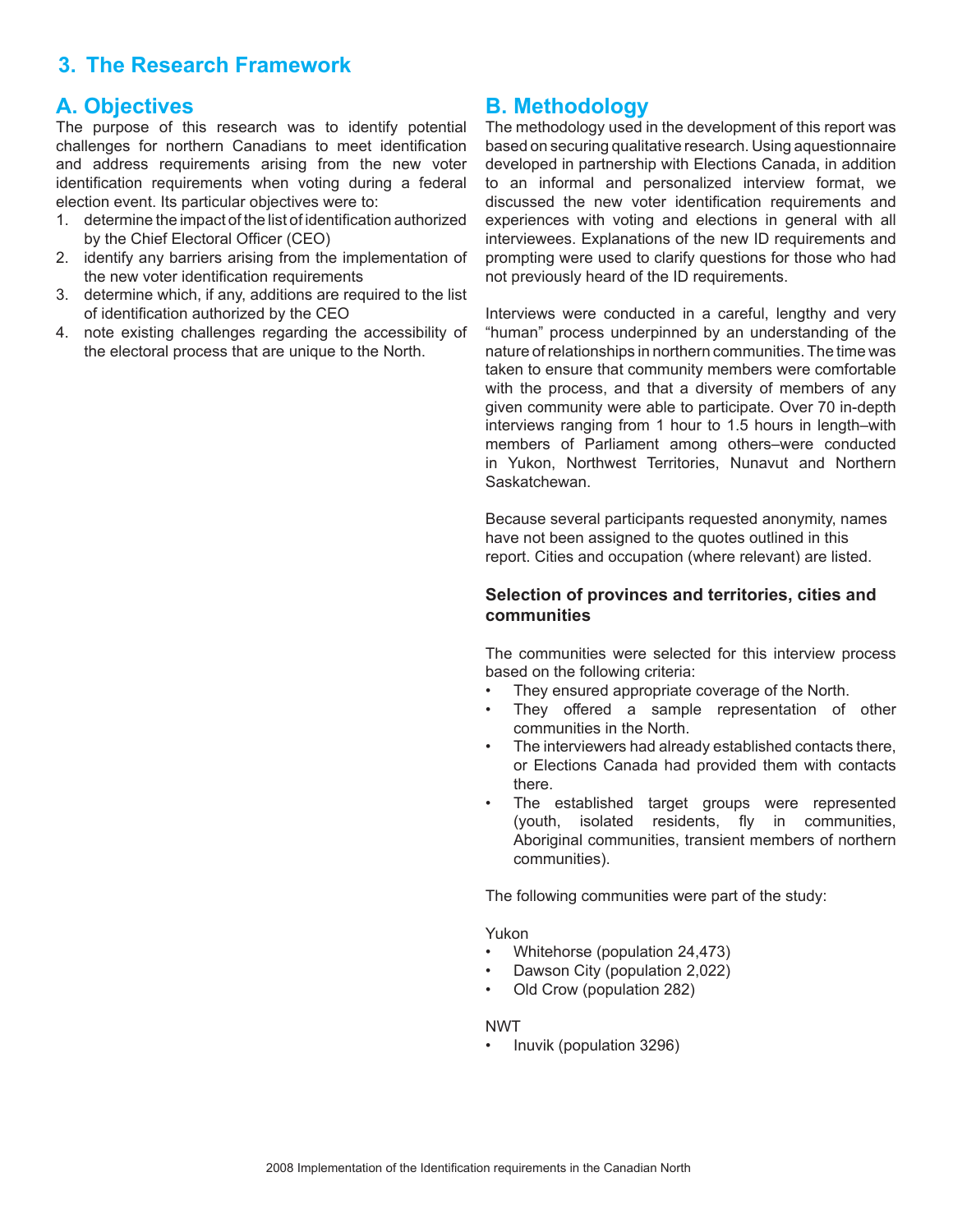Nunavut

- Iqaluit (population 7,250)
- Igloolik (population 1,538)

## **Saskatchewan**

- Spruce Home (population 3,429) 20 kilometres north of Prince Albert
- La Ronge (population 3,500) / La Ronge Reserve (population 2,000)
- Prince Albert (population 34,138)
- Saskatoon (population 208,300)

## **Selection of interviewees**

Participants were selected based on the following three categories, within which the aim was to provide as diverse and representative a selection as possible:

Target Groups: Representatives of the following targeted groups were interviewed:

- youth
- isolated residents (trappers, hunters, those living more than 2 hours from the closest town)
- fly-in communities
- Aboriginal communities
- transient members of northern communities

Demographics: The following demographics were taken into account:

- age
- gender
- education level
- degree of community involvement
- geographic location (rural/urban, isolated/communityoriented, on /off reserve)
- language considerations

Occupation: The following community members were targeted given their high level of interaction with community members and/or understanding of the identified issues:

- Royal Canadian Mounted Police (RCMP) officers
- health care providers (nurse, etc.)
- representative from each federal registered political party (in that electoral district)
- Aboriginal government leaders (band leader, chief, head of band council)
- community workers (social workers, youth workers, etc.)
- government employees (postal workers, etc.)
- field liaison officers (FLOs Elections Canada; Saskatchewan only)
- returning officers (ROs Elections Canada)
- community relations officers (CROs Elections Canada)
- territorial chief electoral officers (CEOs)
- religious leaders (Church bishop, pastor, minister)

Members of Parliament (MPs) were selected based on the geographic location of their electoral district. Any member of Parliament whose electoral district is located on the 60th parallel was contacted for an interview.

## **Period of interviews**

Interviews were conducted during the following time periods in 2008:

- Yukon/NWT April 18 May 2
- Nunavut May 11 May 18
- Saskatchewan June 22 June 28
- Member of Parliament Interviews / Additional Interviews by Phone June 10 – August 29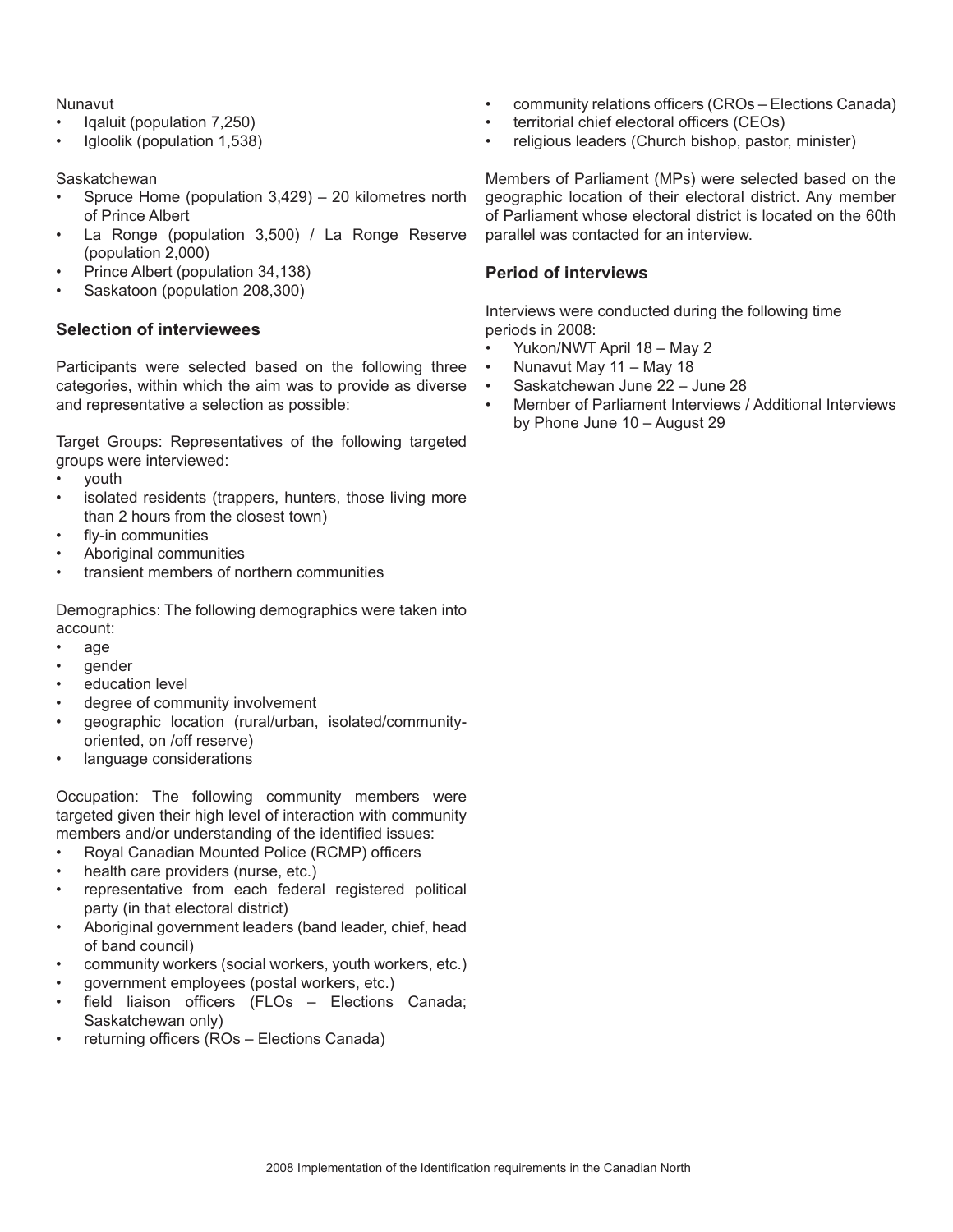# **4. Attitudes Towards Voter Identification at the Polls**

Throughout the interviews, participants expressed the consensus that the requirement to produce ID at the polls is not seen as necessary in the Canadian North, especially in small isolated communities. "Everyone knows everyone else" was a phrase repeated in almost every interview conducted. Producing ID is seen as a strange and redundant process, especially when it is likely a family member or friend who will be staffing the polls. As expressed by participants, this issue is compounded because it is not general practice for northerners, especially First Nations, to carry ID because they don't often use it in day-to-day life: "People won't have their ID in their wallet."

Simply put, participants felt that this legislation "will create difficulty" in the North, and many people will "fall through the cracks".

There was an overall concern expressed in Nunavut and the NWT that even when locals do have ID there will be many issues with inaccuracy including misspellings, incorrect information, or information that does not match or is inconsistent across multiple pieces of ID. For example, participants referred to the recent admission by the Government of the Northwest Territories that there are more health cards in circulation than there are people living in the NWT. It was pointed out that birth dates of many Elders are unclear, or not known, and many First Nations people have names that have been changed or adapted throughout their lifetime. Debit cards are often stolen in Inuvik and employee cards and firearm acquisition cards (FACs) are often inaccurate. Given this, it was made clear by participants that identification in the North is not a fail-safe way to ensure that the most accurate and necessary information about voters will be obtained.

Participants identified youth, Elders, First Nations, and middle-aged women as those who will have particular trouble proving their residential address because their names generally do not appear on many of the documents accepted by Elections Canada for use at the polls. There is also confusion among families around who exactly needs to prove their identify.

# **Specific Challenges**

# **Identification**

It was explained that in the North physically obtaining a piece of ID is a challenge due to a lack of resources necessary to create ID in both urban and rural areas. For example, participants reported that there are only two ID machines that produce ID cards that are sent out to communities in the Yukon. Only Dawson City, Watson Lake, and Whitehorse have permanent machines (one in each of these communities) to produce ID cards. Furthermore, participants said that there are ongoing issues with breakdowns, and also with the quality of ID cards that are produced.

"There was an instance recounted where a husband and wife came to the polls and it was assumed that because the husband had ID the wife didn't need her own form of identification in order to vote."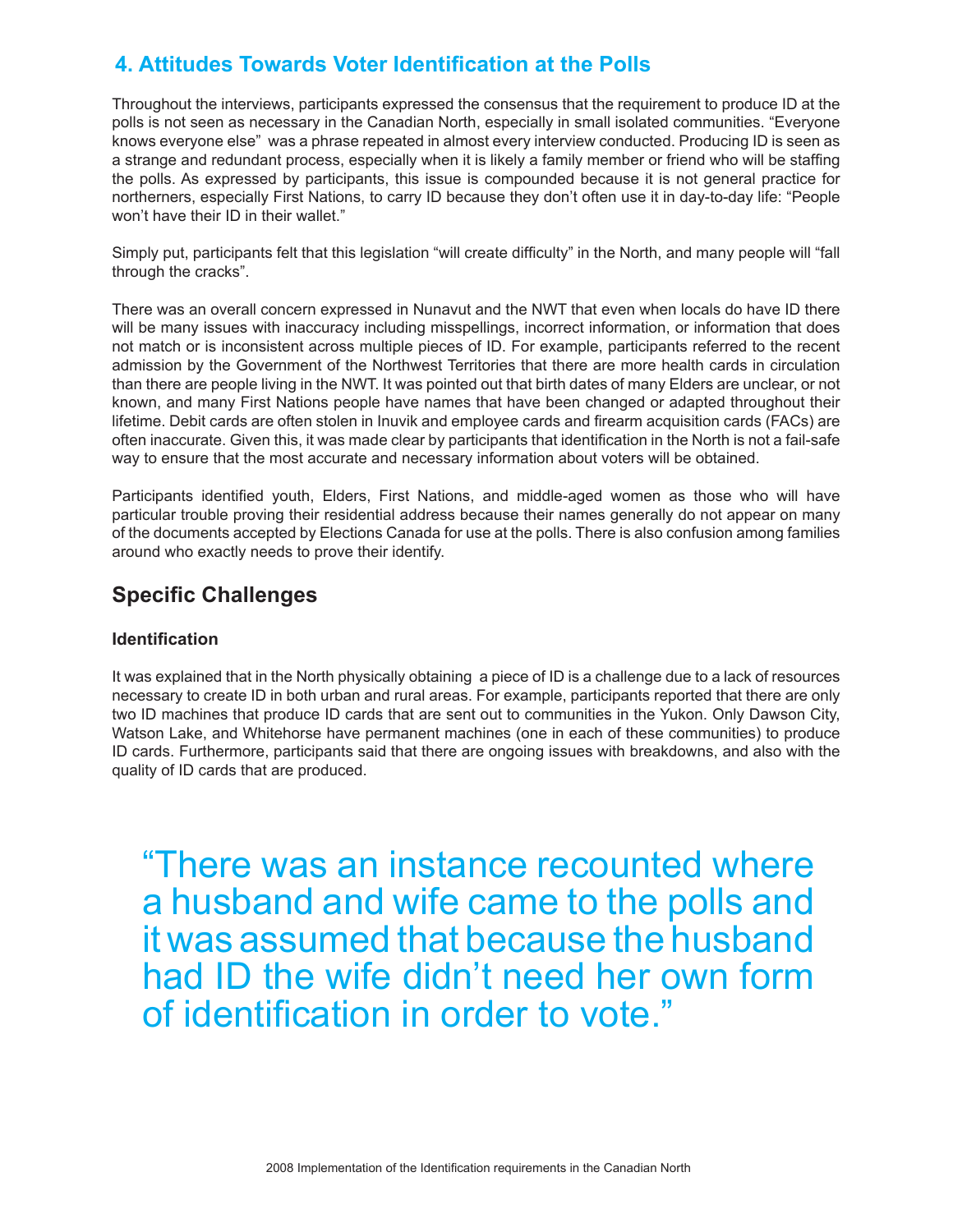During the interviews, participants indicated that there has been a recent push in the North to encourage community members to acquire passports, especially in fly-in communities where air travel is a necessity such as Old Crow, Yukon. They said that this process has been challenging, as acquiring the necessary supporting documents to get ID is difficult for many, particularly Elders. An example given in La Ronge, Saskatchewan, by the local librarian was that when people come to the library to get library cards, they sometimes don't even know their address, making even this simple process complicated. The RCMP in Inuvik (NWT) said that it is common practice, both in Inuvik and in several other communities where community members have no ID at all, for them to provide affidavits for community members so that these persons can prove their identity.

Interviewees repeatedly said that ID costs money and takes time to acquire. Given the large distances between communities, slow and unreliable postal service, a lack of perceived need for producing ID, challenges in obtaining supporting documents and rare access to the necessary equipment to produce ID cards, the northerners interviewed suggested that they are at a significant disadvantage when it comes to being able to acquire the identification required for options 1 and 2.

While we did not specifically ask respondents about their views on having a voter ID, some participants asked "Why don't we have an 'elections card'?" (La Ronge and Whitehorse); others expressed concerns that such a card would only complicate matters rather than improving the situation. In La Ronge and Spruce Home, Saskatchewan, participants said that producing such a card is much too reminiscent of a "national ID card" and would raise additional concerns about privacy.

Interviewees repeatedly suggested that the status card should be adequate proof of ID to vote in federal elections, especially when a band or reserve is listed on the card. It was also suggested that the cards produced by individual First Nations such as the Métis card or the Gwich'in Tribal Council card be included as viable options in option 2.

It was articulated that the North is still very much a cash society, so debit cards (known as bank cards) and credit cards that are so common in the South do not exist in similar numbers in the North. Participants mentioned that general stores (NorthMart in Inuvik, Robertson's in La Ronge) cash cheques for locals who don't have their own bank accounts; furthermore, employees of the youth centre in Inuvik will

often ask the executive director to cash their cheques for them as they do not have bank accounts themselves.

When discussing experiences at the polls in the context of the new ID requirements, participants reported overwhelmingly that those people turned away for not having adequate ID would leave and not return. In these instances, frustration, embarrassment, and even a sense that a person's reaction could be dangerous to those around them were sentiments commonly expressed throughout the interviews. Taking into account the long distances northerners may travel in order to reach their polling station, participants repeated that if someone was turned away from the polls and had to drive 2 or 3 hours to get different ID or a utility bill, they just wouldn't do it.

Concern was expressed that the new ID requirements within the voting process would be especially confusing for Elders who don't know what to do when they get to the polling station. Elders "don't like to look stupid" (Old Crow, Yukon) in front of their communities and thus their reaction to being turned away might be "But you know me" or "This is my land". This would be considerably more embarrassing for those in small communities, participants explained, because they will likely know the person turning them away. As such it will be an issue "they will talk about all year" (Dawson City, Yukon).

Although there was no evidence of this in the recent byelection in northern Saskatchewan, there was a sense among some interviewees that these new requirements would encourage poll clerks in small towns to bend the rules around ID requirements so that community members could avoid embarrassment.

#### **Residential address and privacy**

Many participants identified the residential address requirement as an obstacle to voting in federal elections for many in the North. Transient workers (many of whom have no ID at all), such as those in Dawson City, Yukon, are often also squatters. They live in tents surrounding the community and therefore lack any type of address. Several local service providers in Dawson City estimated that there are several hundred transient workers per year without any ID in Dawson City alone.

Many interviewees stated that the term "residential address" was not clear, especially considering the often arbitrary systems used to assign addresses (both street names and numbers) in northern communities. Small communities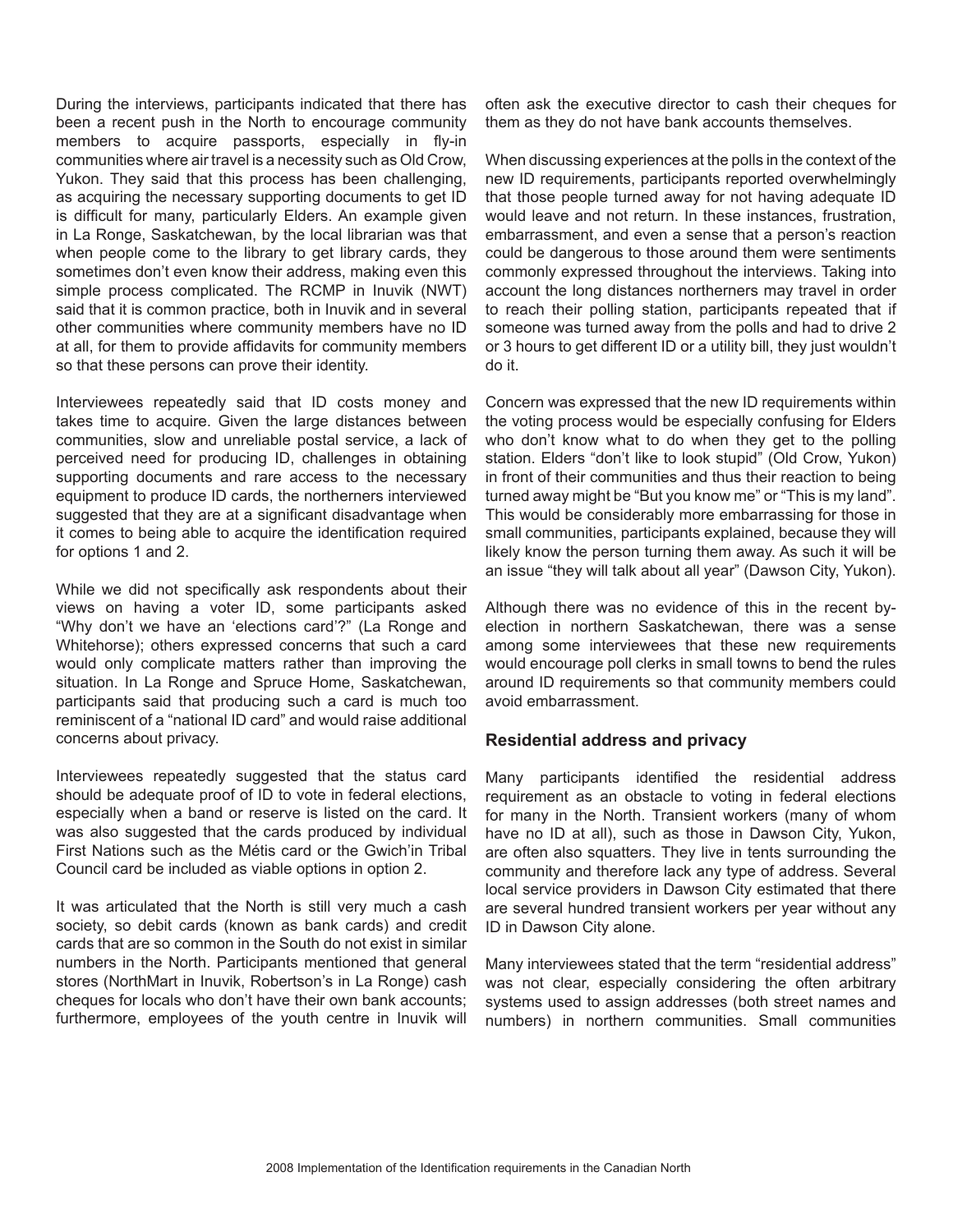"Elections Canada is not tapping into this reality (of mixed dwellings). By not having a bill, it's like you don't exist." Member of Parliament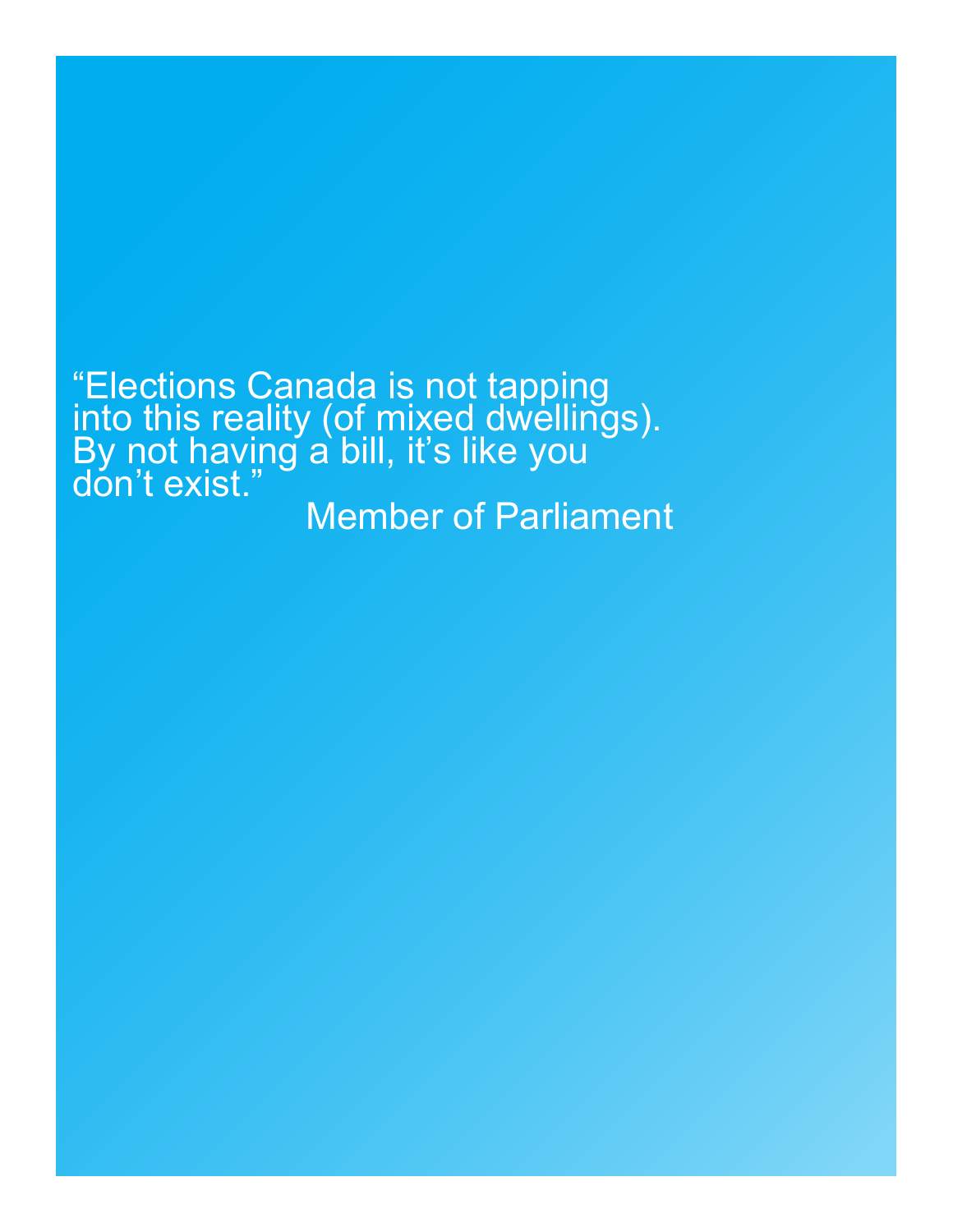have house numbers that are not listed on ID but are used commonly for band elections. The house numbers currently used to identify houses for the purpose of water and sewage services are seen in many communities as potentially useful in both the revision process and also the general identification process. It was suggested by several interviewees that house numbers, which are different from civic addresses, should be taken into account when attempting to find ways to accommodate northerners.

During the interviews, we heard that due to the housing crisis in northern Canada, many electors in these communities live in multiple family or government housing and therefore have more difficulty producing the required ID to vote. Participants said that there are often many families in one home, especially on reserves, and frequently people move from house to house and may not have any fixed address within the community. It was stated in many interviews that sometimes there are up to 15 people "residing" at one address. In cases like these, it was explained, many items on the option 2 list will only be in one family member's name (often an older male or "head of the household") and will not be accessible and/or available to the remaining people living there for use as ID (for example, utility bills). Another obstacle mentioned is that many people in the North don't pay federal income tax or contribute to a Canada Pension Plan. For example, many NWT communities surrounding Inuvik are not tax based, so property tax assessments are irrelevant. The same is true below the 60th parallel on reserves.

Furthermore, participants reported that there is a significant amount of government and subsidized housing in the North. Many Elders and others living in this housing do not pay their own bills and thus do not have access to bills in their names. They also noted that many youth in small communities, especially fly-in communities, may lack ID and bills in their names.

Another concern raised by participants is that there is confusion around which polling station a person should be going to. "Is it the polling station where your street address is located or where your box is?" La Ronge, Saskatchewan election official. One specific example in Saskatchewan is the Mistawasis Reserve where everyone lives in the Desnethé riding but has addresses in Leask (which is outside of the riding). The member of Parliament for this area said that this caused confusion during the last by-election. It was also made clear that which polling station to go to is confusing for those who use their local band office as their mailing address, but live in a different part of the community. These community members may not receive a voter information card, and they may be confused as to where to vote, close to the band office or close to their home.

In small communities privacy was also raised as a concern. According to participants, everyone knows everyone and their business. Items listed in option 2, such as a bank statement, property assessment, government statement, or a SIN number are of concern in small isolated communities where this information could be used to invade the privacy of a voter. Many people stated that they were not comfortable using these items to vote.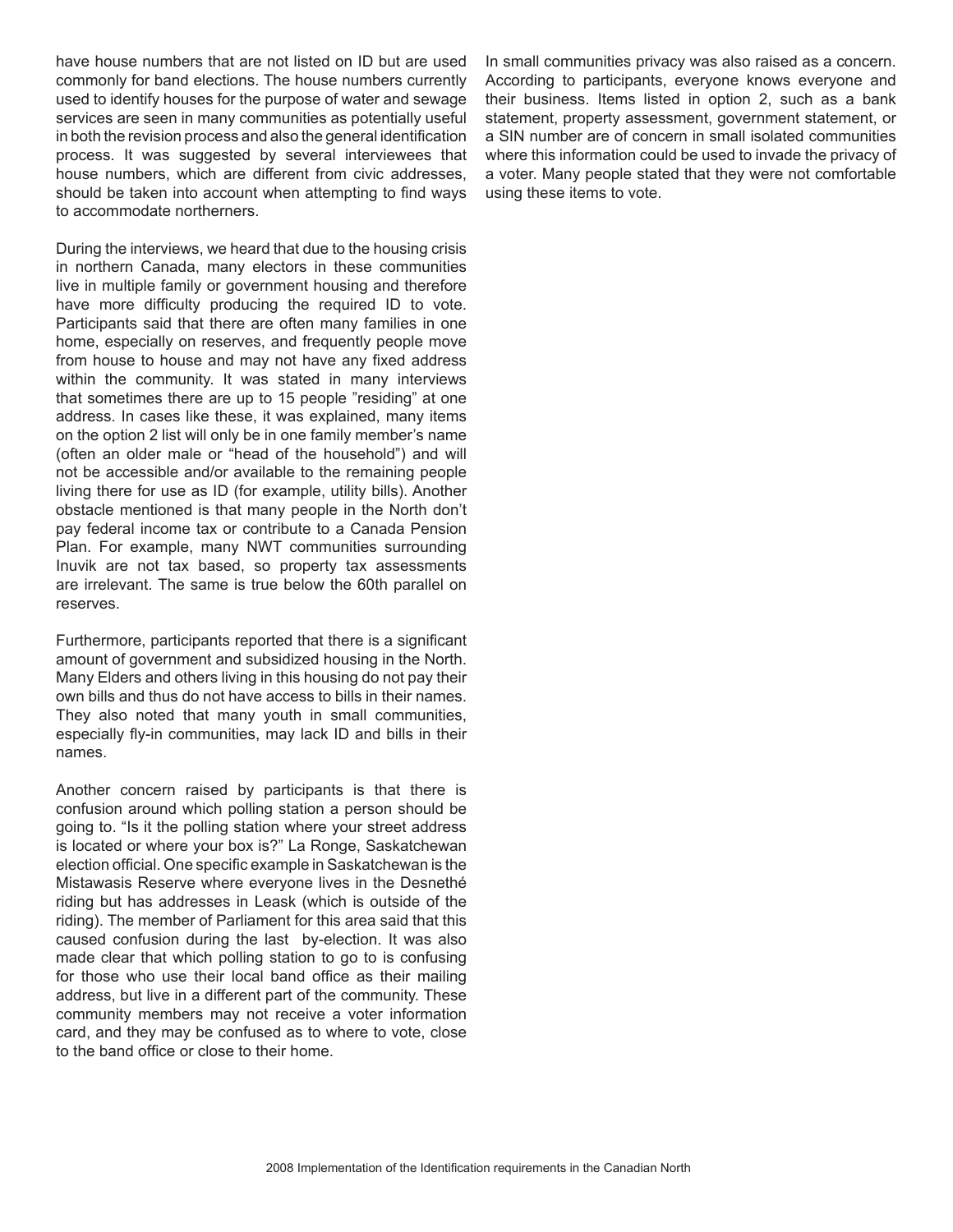# **5. Vouching**

Many participants said they were not aware that vouching was an option for identification.

The vouching process, presented as option 3 in the list of acceptable identification, was considered problematic by the northern communities interviewed. While a general indifference among those unfamiliar with the process was expressed insofar as no one thought it could hurt to have it, the caveats and restrictions surrounding the vouching process (you may only vouch for one person, who in turn cannot vouch for anyone else) were met with concern.

Those in more isolated communities identified vouching as theoretically useful given that these communities have less access to government offices that issue ID. In reality, the vouching process is contingent on having an adequate ratio of those with acceptable ID and those who need someone to vouch for them and this ratio, participants expressed, could not be met in many of these small communities. Ultimately, it appears that the places where vouching in its current form could be used were also the places that had less of a need for it.

# **Specific challenges**

## **Lack of information/misinformation**

Overall, participants felt that the vouching process was not adequately promoted or communicated as an option. Many participants interviewed either had no knowledge or incorrect knowledge of how it was supposed to work. Those who were familiar with the vouching process cited its complexity and the consequent difficulties in communicating that complexity as major obstacles to its implementation. Specific issues identified included not understanding who could vouch for whom within a polling division or at a polling station, or why those already known to elections officials should need to formally vouch at all. For example, in La Ronge, Saskatchewan, some electors during the last by-election found themselves at the same polling station but were told they were in different polling divisions and therefore ineligible to vouch for one another.

## **Multiple vouching**

Allowing someone with acceptable identification to vouch for only one other person was seen by many participants as problematic in ensuring accessibility to northern electors.

From the perspective of service providers or others in a position to vouch for electors, the "first come first served" approach was seen as difficult; they mentioned that it would be hard to avoid playing favorites, as they would not want to turn people away or further disenfranchise potential electors.

Moreover, many expressed confusion as to why multiple vouching could not be an option. Concerns about security and fraud were seen as extremely minimal in these communities.

In communities where most people showing up to vote will know those administering the elections, many thought that needing to be formally vouched for was a redundant and unnecessary process. Several participants suggested that only those unknown in the community should need someone to vouch for them, and that "common sense" would ensure that people showing up at the polls could vote despite not having adequate ID. Issues concerning compromised security and voting fraud were mentioned mainly by those involved in the administering of elections; many participants in the communities found the idea of someone bothering to vote multiple times unlikely and unfeasible given the resources needed to travel to more than one polling station during the course of election day.

**"Vouching could be very problematic in very small communities."** 

 **Nunavut**

**"One to one is useless; not enough."** 

 **Nunavut**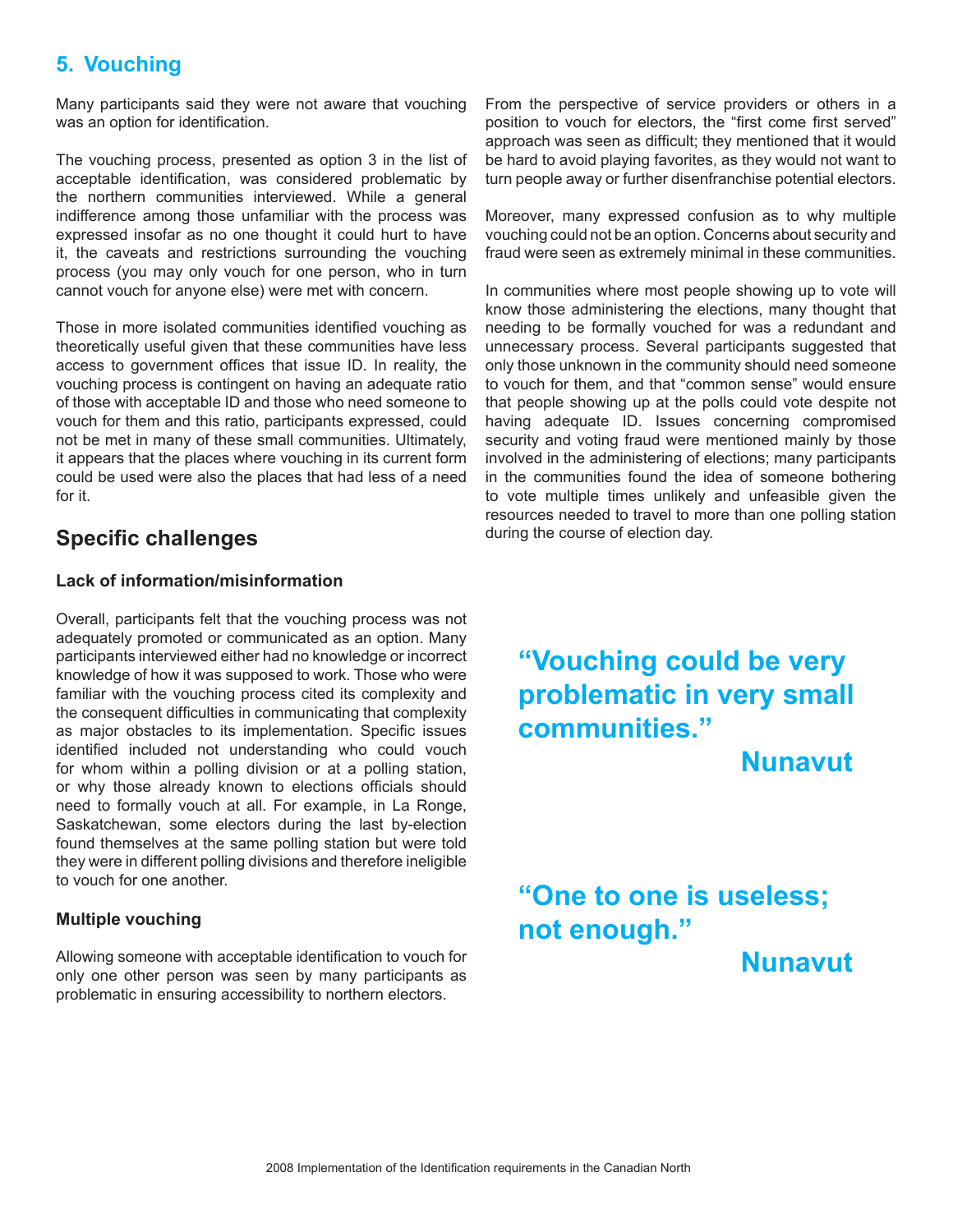'Anecdotes about vouching being abused by partisan interests who bring intoxicated individuals to the polls were told by election officials in the Yukon. However stories such as these however are seen as more of an urban myth than a real concern.'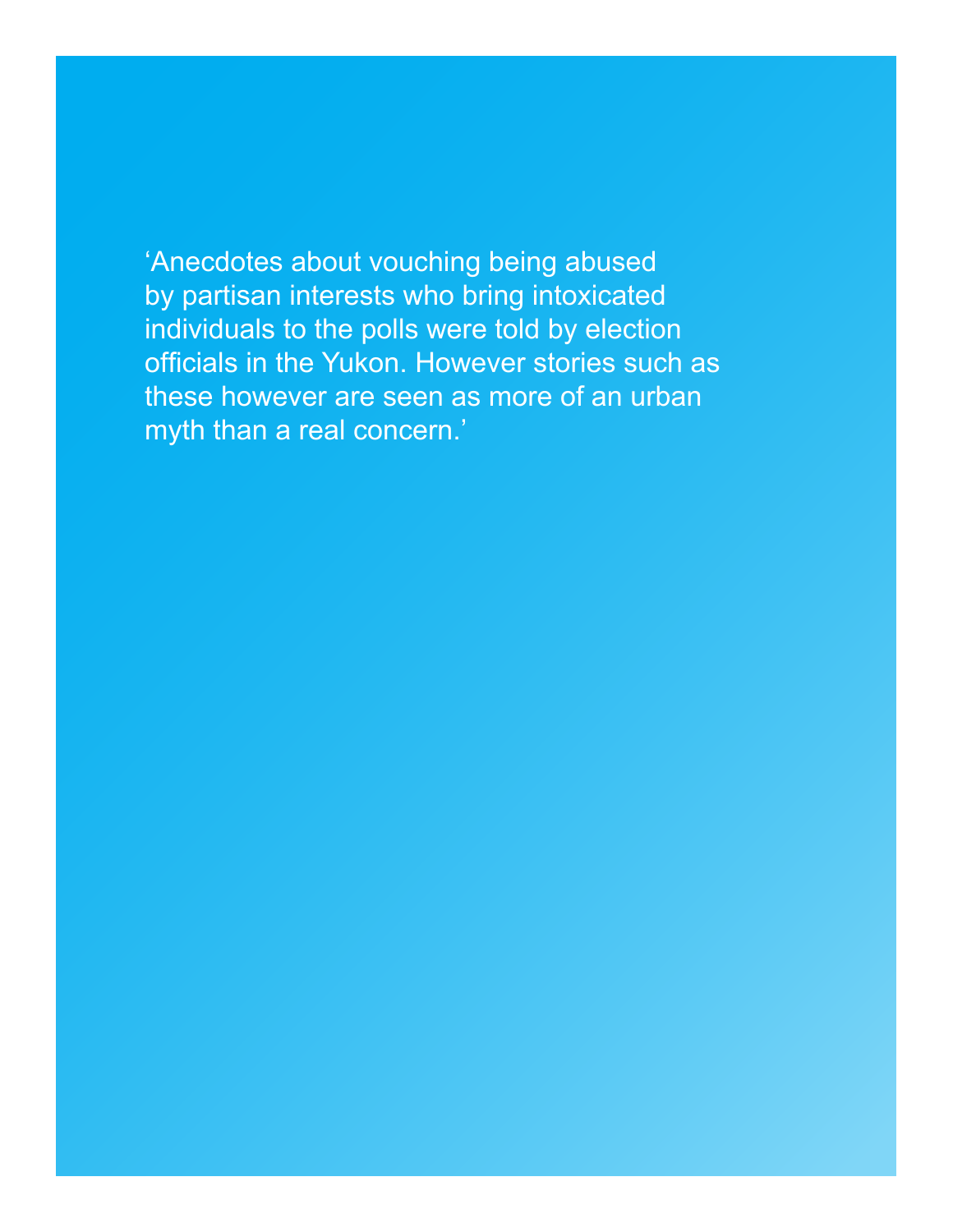**"There was no direct contact with individual band administrators/village councils to ensure someone was in place to sign attestation forms. A faxed out form is insufficient. Follow-up calls need to be made and individuals identified on election day."** 

#### **Desnethé Riding, Saskatchewan**

Participants noted that, as with vouching, there are several issues concerning letters of attestation that impede their utility. First of all, having letters of attestation as part of option 2 was not viewed as helpful because many people didn't even notice it in the long list of ID options. Once this was clarified, most participants could think of one or two instances in which it would be useful (hospitals, shelters); however, many people did not think it applied at all. It was suggested by some participants that a possible solution to increasing the efficacy of letters of attestation is to expand the list of those in a position of authority to provide one.

# **Specific challenges**

#### **Too dependent on the whims of individuals**

Concerns were expressed by participants, especially those in the Desnethé riding, that the letter of attestation was not always accessible to electors due to the difficulties in actually procuring one from a recognized authority. This problem with implementation is expressed in several examples communicated in interviews throughout the North. For instance, having a housing authority or band chief sign a letter of attestation could be difficult as it means relying on someone who may or may not be willing to sign the form, participants explained. Manipulation and coercion in the case of authorities who may withhold a letter of attestation from members who do not align with certain partisan views was also expressed as a concern by interviewees. In these situations, participants suggested that there is too much onus on the individual to procure a letter of attestation.

#### **Lack of awareness and advance notice**

As with the vouching process, many interviewees were unaware that letters of attestation were acceptable forms of ID. Many people said that they had not heard of them at all, and in the Desnethé riding participants mentioned that the candidates had not talked about them during outreach efforts. Several election officials and candidates interviewed in Desnethé said that they had tried to publicize this option, but found it very difficult to get in touch with authorities who could provide letters of attestation, such as band chiefs, managers, and membership coordinators. Throughout the North it was expressed that letters of attestation would take too much effort to organize before an election.

# **6. Letters of Attestation 7. Communicationg With Electors**

## **A. Voter Information Card (VIC)/Householder**

During the interviews, all participants (excepting interviews conducted by phone) were shown copies of the VIC and householder produced by Elections Canada for the fall 2007 and spring 2008 by-elections describing the new voter identification requirements. For the majority of participants, the complexity of the documents' messaging and layout was seen as a barrier to comprehension.

The comment received most often was that many people who receive the VIC and the householder in the mail would simply throw them away without looking at them. When showing participants both materials, the overall sentiment was that both were too confusing, wordy, and generally not useful.

Importantly, many people thought that the VIC was an acceptable form of identification because it seemed to contain all the information listed as acceptable on the householder. These participants wondered why it could not be used as ID to vote.

# **Specific challenges**

## **Complexity of messaging**

When written materials are used, many participants in all regions reiterated they should be written at a Grade 6 level of literacy (maximum) and be simple and to the point in order to communicate to a wide cross-section of the population.

The amount of information on both the VIC and householder, combined with small print, was viewed as "too much". Although thorough, it was mentioned that these materials over-inform and consequently are regarded as not worth the effort to read and understand. One participant who works with at-risk youth said she "would never send a document (like the householder and the VIC) to the parents she works with" (Whitehorse, Yukon), highlighting the numerous misinterpretations that could be caused by the level of complexity on both materials.

The divisions between the three options on the householder were another source of confusion to many participants, as the three boxes at the top and two lists (options 1 and 2) were again seen as simply too much information.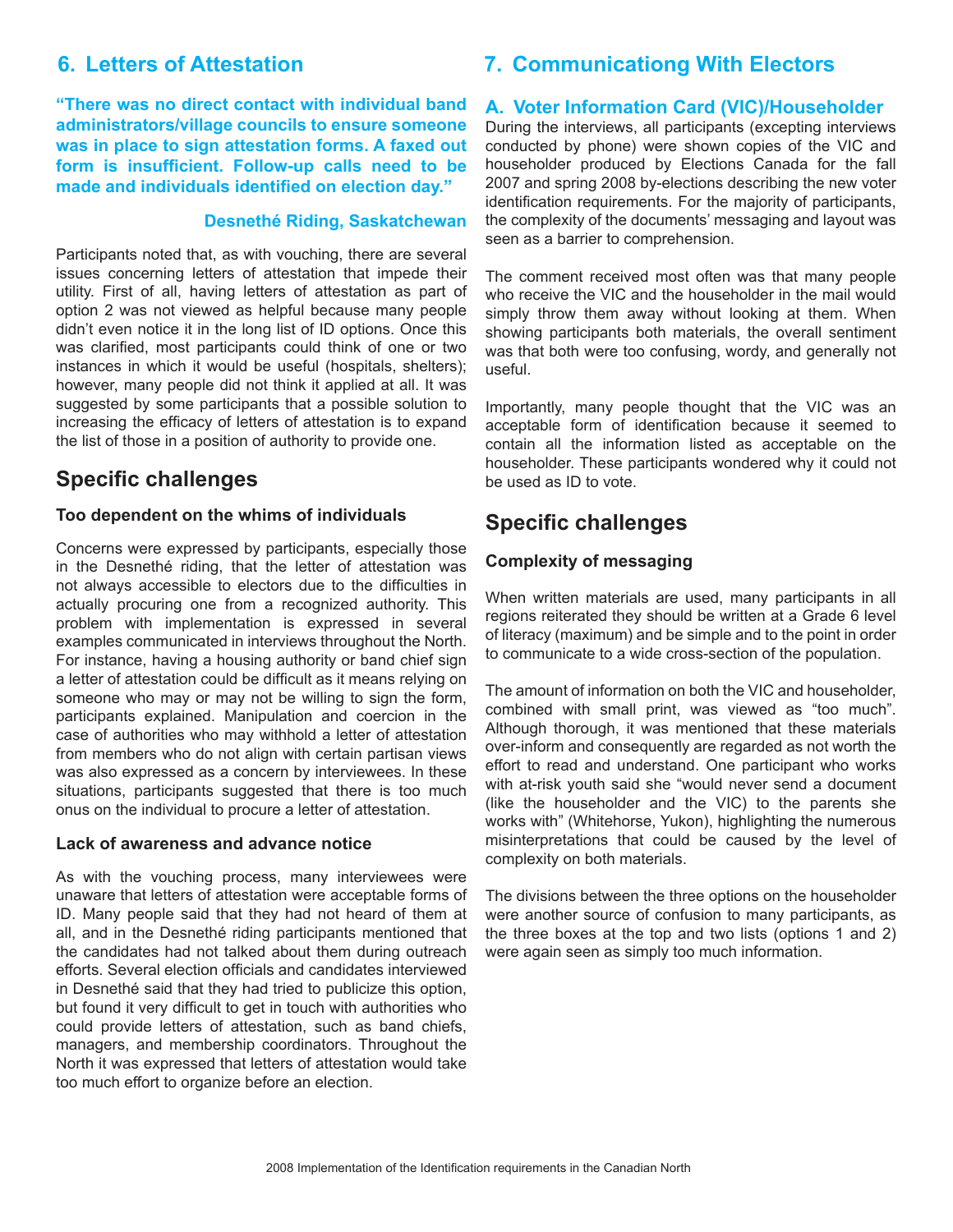## **Look and feel**

Participants stated that the VIC looked like advertising and that it ends up in "piles of garbage at the post office". Because written materials are seen as secondary to verbal communication, a suggestion of one participant to ensure that the VIC and householder are not thrown away was to reinforce their importance through radio announcements indicating that electors will be receiving information in the mail about new voter ID requirements, and that these documents are important.

## **Misleading message**

Participants perceived the VIC as misleading in that the phrase "This is not identification" is not prominently featured. Because the VIC has all needed personal information on it (name, address, polling station, etc.) some participants thought that by virtue of receiving one you didn't have to bring any other identification to the polls.

While the householder's intent is to inform electors of what type of ID they can bring, again its length "gave people a false sense of security" (La Ronge, Saskatchewan). Many participants suggested that while viewing the long list, community members would assume they had some form of acceptable ID without making the effort to confirm.

## **Languages used**

The overall needs regarding language echoed throughout the communities surveyed breaks down into two parts:

- 1. having written materials available in many languages besides English and French;
- 2. having verbal service provided in First Nations languages.

According to participants, due to strong oral traditions in many First Nations, Métis, and Inuit communities, verbal translations (for Elders and those with low or no literacy) are more useful to have than are written translations. For instance, it was reported that local First Nations languages may not always be codified and therefore although the entire community may speak it, it's unlikely that many will be able to read it. However, print materials were still deemed useful by participants, and it was suggested that it may be helpful to send materials in First Nations languages to returning officers, a practice that used to be commonplace (according to one elections official in Saskatchewan).

In addition to the 27 languages found on Elections Canada's Web site, many people expressed the need to be served by Elections Canada officials in their own language, or to easily access someone to translate. For example, participants in Nunavut said that if someone calls to revise their information on the list of electors, they need to have the option of being served in Inuktitut.

Languages identified by participants as useful (in addition to English and French) were:

- Cree and Dene (both verbal and written)
- Inuktitut / a dialect of Inuktitut called Inuinnaqtun, which is pronounced like Inuktitut but uses the alphabet instead of Inuktitut symbols (both verbal and written, Nunavut)
- Michif (Metis Language) (Verbal)
- Dogrib (both verbal and written)
- Inuit (both verbal and written)
- Several official languages in NWT (verbal)
- Gwich'in and Inuvialuktun (both verbal and written)
- German (Yukon) (written)

# **B. Advertising Campaign/Outreach Initiatives**

By far the most successful forms of advertising, promotion, and outreach identified by participants surrounding the new identification requirements were those that involved verbal communication. Whether a radio PSA or a community member talking to electors about the changes, personal outreach that involves a conversation, listening to a radio program, or word of mouth was seen as critical, as opposed to passively receiving information in the mail and being expected to (1) actually read the materials and (2) take an action based on one's interpretation of them.

# **Specific challenges**

## **Lack of awareness – new ID requirements**

As one participant stated, "there was no mainstream news interest (until) after the fact when there was an issue, but not during the election" (media expert – Saskatoon, Saskatchewan). People expressed frustration that the education and awareness campaigns undertaken by candidates, MPs, political parties and Elections Canada were inconsistent, unclear, and did not start well enough in advance.

Participants noted that simply having written materials like the VIC and Householder sent by mail during a campaign is not effective outreach because too much onus is put on the individual to read, comprehend, and then take action. Without an accompanying verbal explanation or push (whether it be hearing all your neighbors talking about getting new ID to vote or listening to a radio interview about the new requirements), participants suggested that most people would not take action to ensure their ID is acceptable to vote. Interviewees explained that more effective outreach strategies would be radio campaigns, PSAs, TV commercials, word of mouth and door-to-door advertising when used in tandem with written promotions such as posters.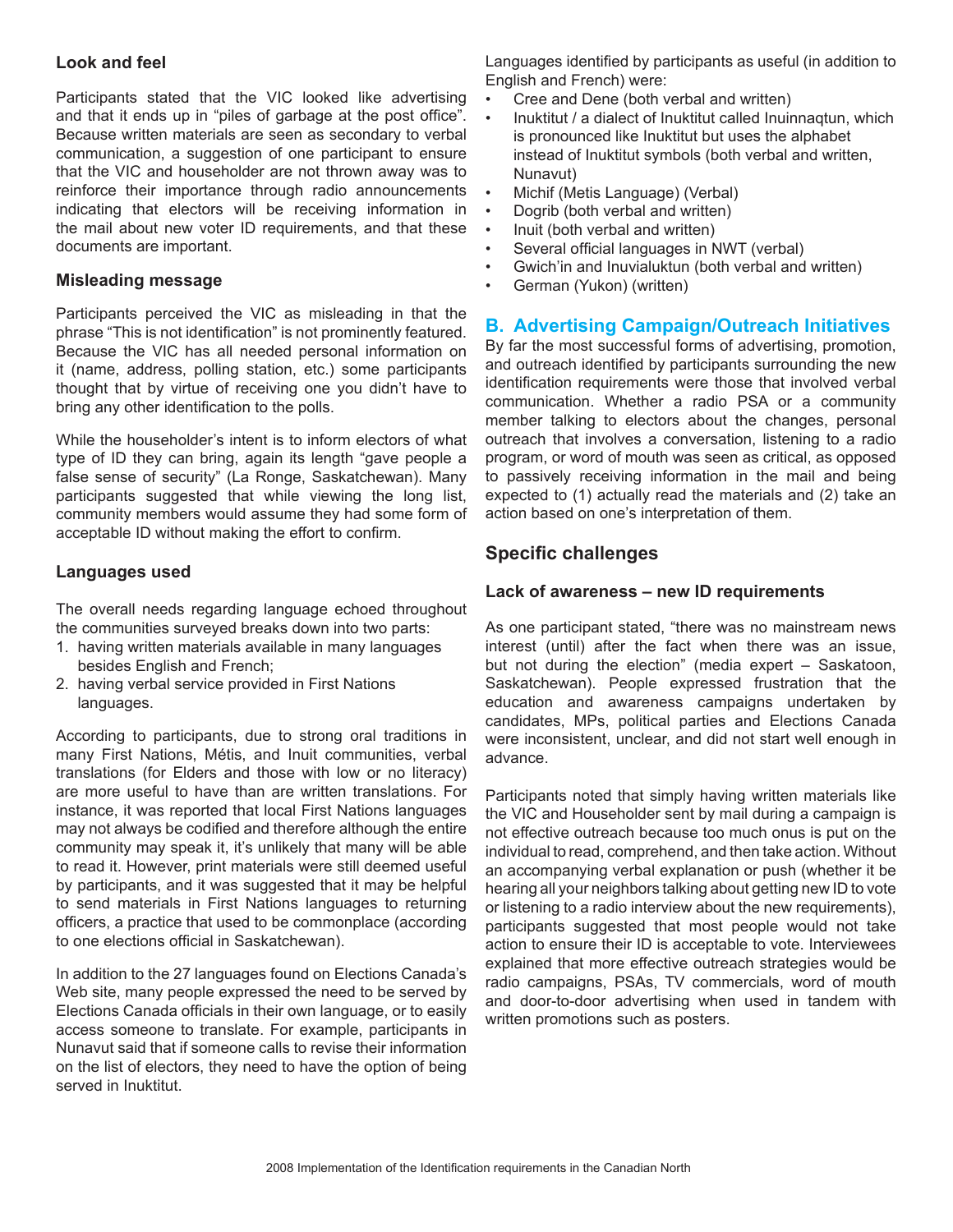**"In the case of the by-election, some didn't even know there was a by-election until after the fact"** 

**Desnethé Riding,Saskatchewan**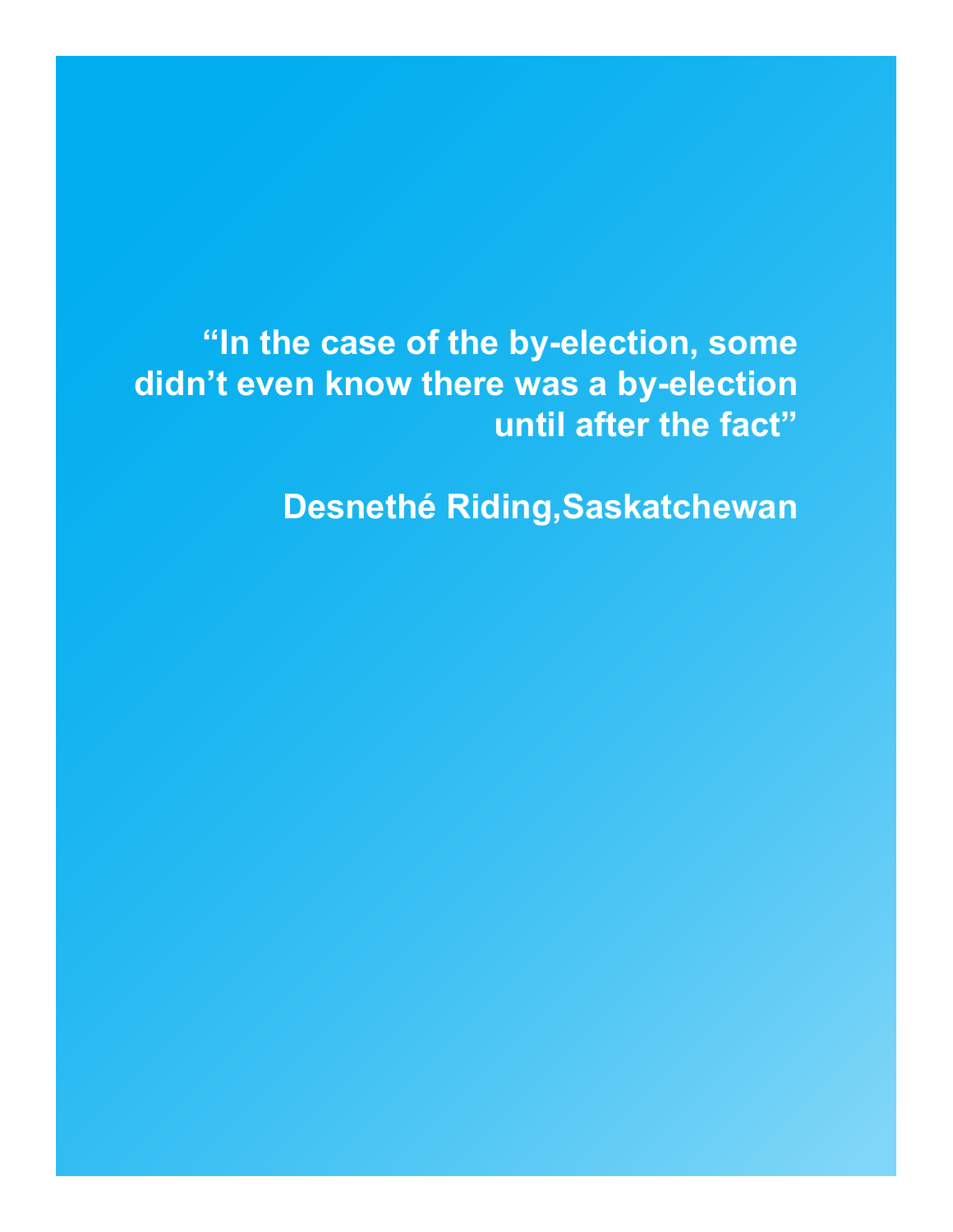#### **Lack of awareness – election event**

"In the case of the by-election, some didn't even know there was a by-election until after the fact" (La Ronge, Saskatchewan).

Several specific issues expressed by participants across all regions included the need for informational sessions and workshops, as well as other education initiatives in general, and a concerted media buy in all languages prior to the election. Also, participants, especially service providers, viewed the first few days after the writ is dropped as crucial in getting the word out.

It was stated by many participants that using local resources to assist in outreach is very important; suggestions included informing community service providers about the changes and asking them to pass on the information, setting up general information tables in frequented public venues, or having income tax professionals let people know that they can update their information when they file their taxes.

#### **Elections Canada's Web site**

# **"The Elections Canada Web site should be made less complicated. It's very hard to find what information you're looking for." Nunavut**

For example, one participant in Nunavut mentioned that he had gone to the Web site to look for information but after a few minutes of not being able to find what he was looking for, gave up.

### **Election officers' involvement**

There was a general consensus among participants that programs such as the Community Relations Officer (CRO) Program and the Aboriginal Elder and Youth Program are good in theory but are not currently meeting the objectives or needs of the community, particularly in terms of communicating these new requirements.

Election officers who were interviewed indicated that the training for election workers was deemed insufficient, the manuals were seen as confusing and often changed at the last minute, and there was confusion as to the goals and objectives that the CRO and Aboriginal Elder and Youth programs are trying to achieve.

During the recent by-election in Desnethé, participants in La Ronge stated that elections officials in Ottawa and in the local riding were not giving out consistent information about the new ID requirements and thus confusion and frustration

ensued. In the Desnethé riding one interviewee said that an Elections Canada official was turning people away if they didn't have ID without telling them that they could go home to find an alternative piece of ID or be vouched for. Another example from Desnethé was that when election time came around "some elections workers had only worked for two days and they were answering the phones but didn't have a clue (about what was going on)" (La Ronge, Saskatchewan).

Participants in Saskatchewan noted that a better understanding of local realities must be integrated into the structure of this program for it to be successful: "The community needs to be more involved in this process." Community involvement is seen as critical to ensure that the program is actually reaching those it intends to reach in the most effective and accessible manner possible. Having an "in" with the local community is critical in effectively communicating a message to a diversity of community members. It was repeated consistently that the CRO program "could be great" but currently isn't reaching its mandated goals or potential. Interviewees stated that CROs should have the budget and time to travel to remote communities. Some local election officials suggested that CROs could also act as liaison between the RO and local communities, supporting the RO in finding local poll clerks for example.

Many participants noted that in the North it is extremely difficult to fill these positions with qualified people. There is a lack of staffing at the polls and also in elections offices. Even once someone is offered a position it is "hard to find people who will show up". (election official, La Ronge, Saskatchewan). The wage differential (working territorial elections pays more than working federal ones – NWT) is such that it is even harder to hire workers people to staff the polls, according to several participants. They explained that it is not only a matter of pay scales but also that these positions are short term and have to compete with higher paying longer term options.

It was said by several people involved in the Desnethé byelection that the returning officer and field liaison officer did a good job, and did the best they could with the resources available to them. Many noted that they had no interaction with community relations officers during the by-election, and some didn't know that the program existed at all.

According to community members and election officials, workers at the polls in Desnethé were frustrated and many of them didn't agree with the ID requirements. This influenced their presentation of the options to electors; as stated by an elections official, "Everyone just bucked it" (La Ronge, Saskatchewan). It was also stated in Desnethé that "Elections Canada will need to overcome the fact that there was wrong information out during the last election" (La Ronge, Saskatchewan).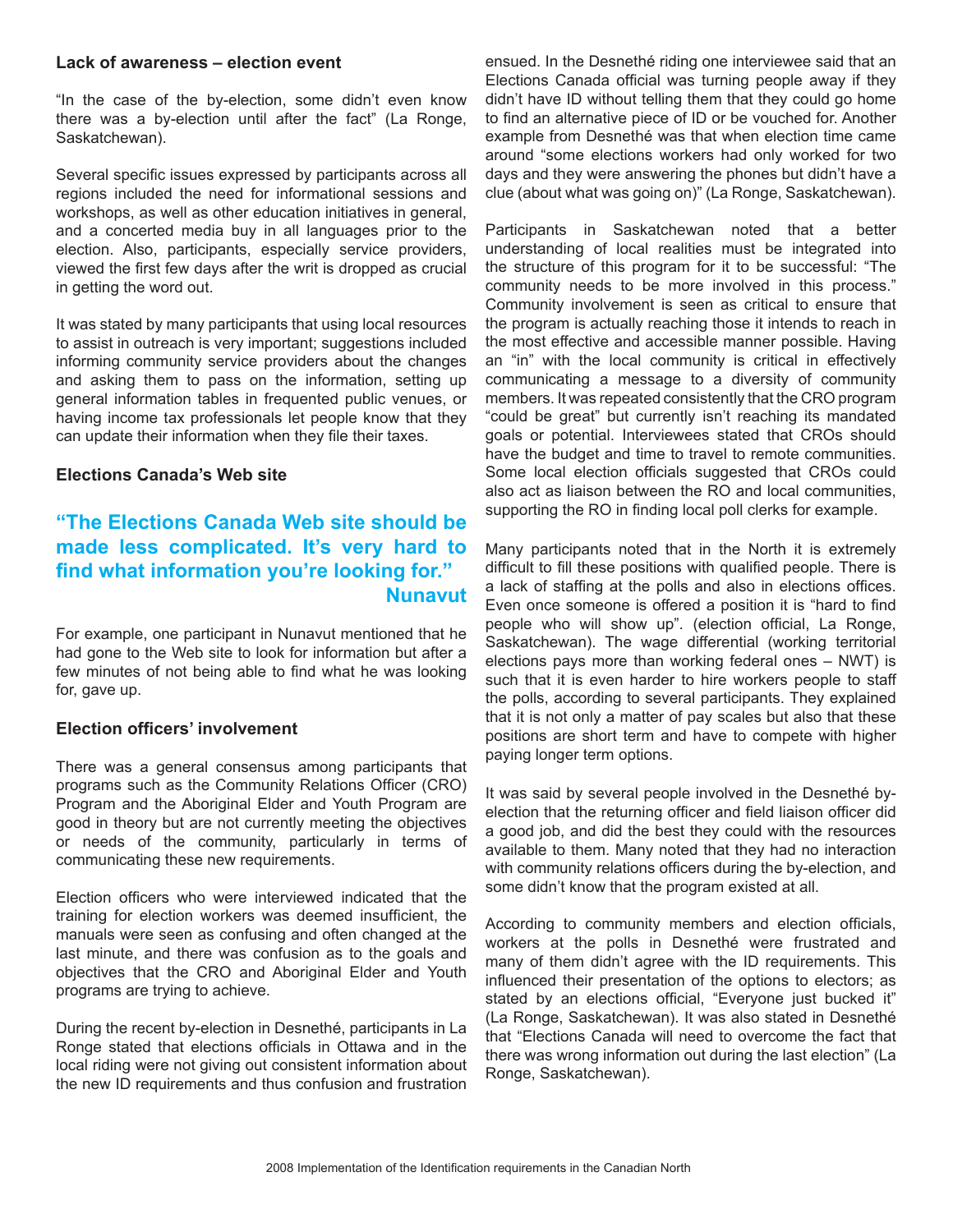# **8. Voting Issues in the North**

#### **Experience at the polls**

Dramatic distances, ice roads, or no roads at all, and often a severe lack of infrastructure, were all identified by participants as challenges faced by Canadians who live in the far North. A concrete example given by one participant occurred in 2004 when severe weather in Northern Saskatchewan meant that people just didn't show up to vote. Freeze-up and breakup as well as hunting and fishing seasons were also described as unavoidable hindrances by interviewees. As a northern Saskatchewan journalist explains "This obstacle comes down to the different contexts in which elections are taking place and how they are understood. Elections Canada needs to be aware of the differences in the North" (La Ronge, Saskatchewan).

Participants indicated that in the North it is not unusual at all for a poll not to open because the deputy returning officer is out hunting caribou (Desnethé riding during by-election) or for an advance poll not to happen because it coincides with hunting season for the community (Uranium City, Saskatchewan, recent election). Participants emphasized that those in Ottawa or in the larger cities who service the North need to be more sensitive to this cultural reality.

"Ottawa doesn't understand our communities."

At the same time, participants talked about resilience and an ability to cope with external circumstances as particular to the North; one election worker in La Ronge explained that during the last federal election she had worked at a polling station during a blackout, and despite everything "everyone just kept going" (librarian and election worker, La Ronge, Saskatchewan).

There was an overall consensus among those we interviewed that working to clarify and simplify the voting process, as well as adapting it to the realities of living in the North, are critical and would greatly enhance the experience of northerners at the polls. According to participants, voting in the North requires a commitment that should not be underestimated. Participants noted that the myriad realities surrounding voting in the North, whether physical (walking across town, driving three hours, or taking a boat or plane to the polling station) or personal (voting happens in a community setting and the act of voting [or lack thereof] will be witnessed by your neighbors, friends, and family) must be taken into account.

It was noted that people will make the effort to vote once and if it is a bad experience it will "shake the ability to engage them in the future" (La Ronge, Saskatchewan). Some people may even be angry and vocal; it was suggested that they would say things like "The government messed up" (Old Crow, Yukon).

Distances in the North were another reoccurring theme during interviews, especially when it came to advanced polls and other voting options that require travelling. Interviewees explained that participating in an election is far more costly and difficult for many voters in the North than it is for someone living in downtown Vancouver or Halifax. One participant said, "What is needed in Toronto doesn't work in small communities. These regulations are a step backwards."

"Ottawa and Toronto don't know what is going on here."

It was repeated often (especially in the Desnethé riding) that people have "election fatigue" and that it is important to recognize that a federal election is only one of many elections in First Nations communities; band, municipal, provincial/territorial elections all compete for a voter's attention. Participants stated that education around what a federal election actually means is critical in ensuring that northerners understand why elections are important. For example, many voters in Nunavut expressed confusion as to how federal elections are run and how the prime minister is elected through representatives versus the territorial nonpartisan system.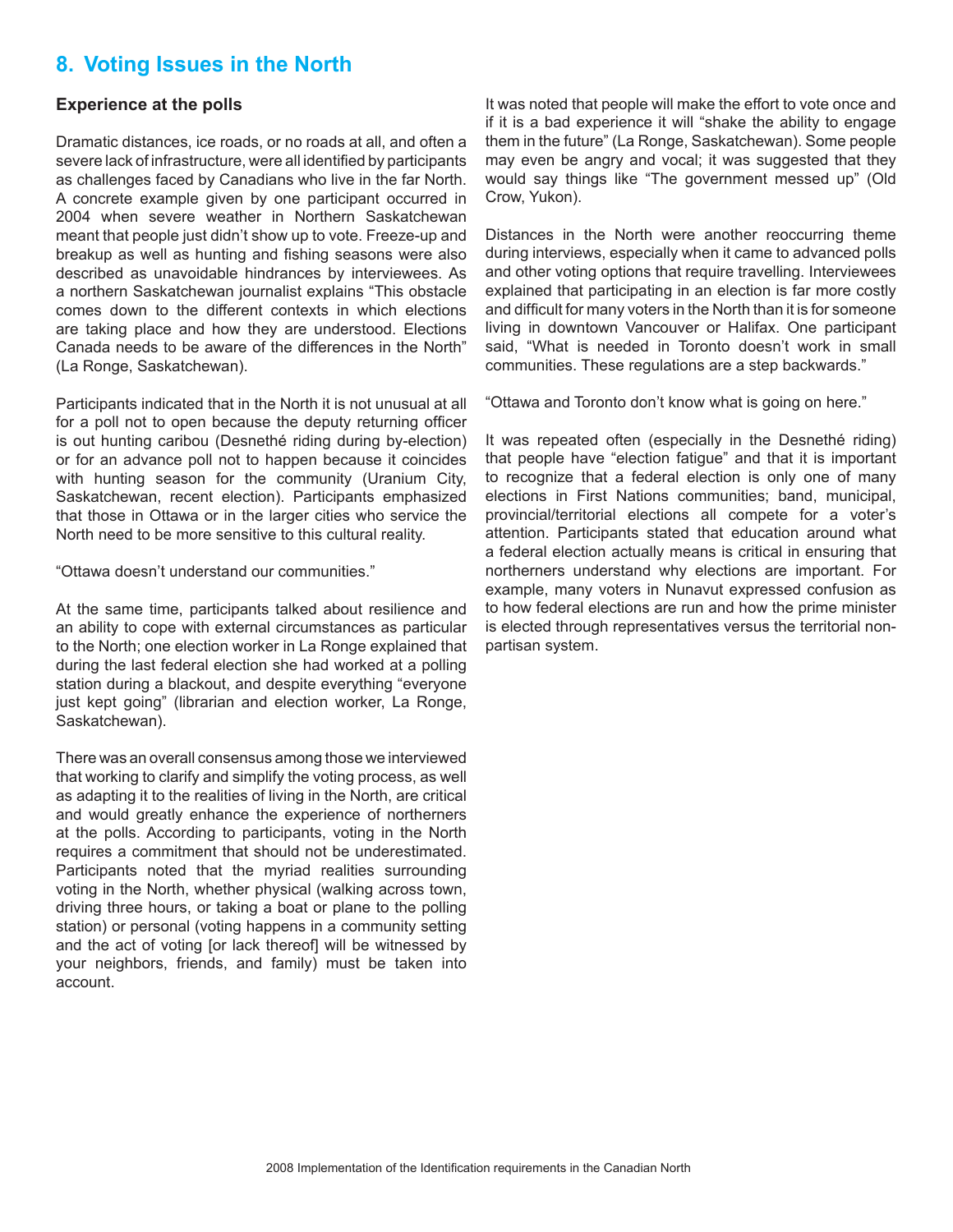# **Specific challenges**

## **Time constraints**

As mentioned previously, participants felt that there was not enough time to procure adequate ID between the time the writ is dropped and the election.

## **Revision**

It was repeatedly stated that revision is useful for outreach and is a great way to "spread good information." Participants said that information about ID requirements should be communicated during the revision process.

Interviewees stated that an updating of the voters list is urgently required in the Canadian North, especially in First Nations communities because of the "fluid occupation" in these communities. About 45 percent of the population is under the age of 23 and many of these young people are not on the voters list, according to many participants. It was recommended that a large part of the revision process be carried out by individuals who know the communities and understand the cultural context. It was repeated numerous times that the voters list is currently perceived as inaccurate. Tools such as the Métis communities' own enumeration process, water and tax bills, as well as provincial lists, were seen as important in ensuring that the list is kept up to date. It is also seen as critical to communicate with First Nations leadership in order to facilitate this process.

Elections officers mentioned that it is hard to find staff to carry out revision.

Also, many were under the perception that "revision" is actually enumeration; among interviewees, there was a lot of confusion about what the revision process actually entailed.

# **Voting methods**

Both the mail-in ballot and advance polling days were overwhelmingly seen as useful tools. The mail-in ballot, however, was deemed more useful in larger communities where the postal service is more reliable, as it was repeatedly mentioned that mail in the North in general can be too slow to ensure that people will be able to mail their votes in on time. Participants (predominantly those in Nunavut) explained that sometimes it is too much trouble for people to actually go and mail a ballot, due to factors including remoteness and isolation.

There was a concern among participants that advance polls only exist in some communities; for example, in the Desnethé riding advance polls were only in larger areas like Prince Albert. "Moving advance polls around to different communities would be positive, to give as many people as possible a chance to vote in these polls" (La Ronge, Saskatchewan).

"Advance polls work! Elections in the North have been decided on advance polls" (Nunavut).

Although not currently options, registering and voting on-line were both identified by a few participants as tools that would potentially increase voting accessibility in the North. For example, the Yukon has the highest rate per capita of people on-line. There were, however, mixed reactions to the use of technology in the electoral process and not all respondents supported the idea.

Mobile polls or some sort of special ballot were seen as extremely useful in work camps. This was another area where frequent revision of the polling list was seen as useful given the transient population.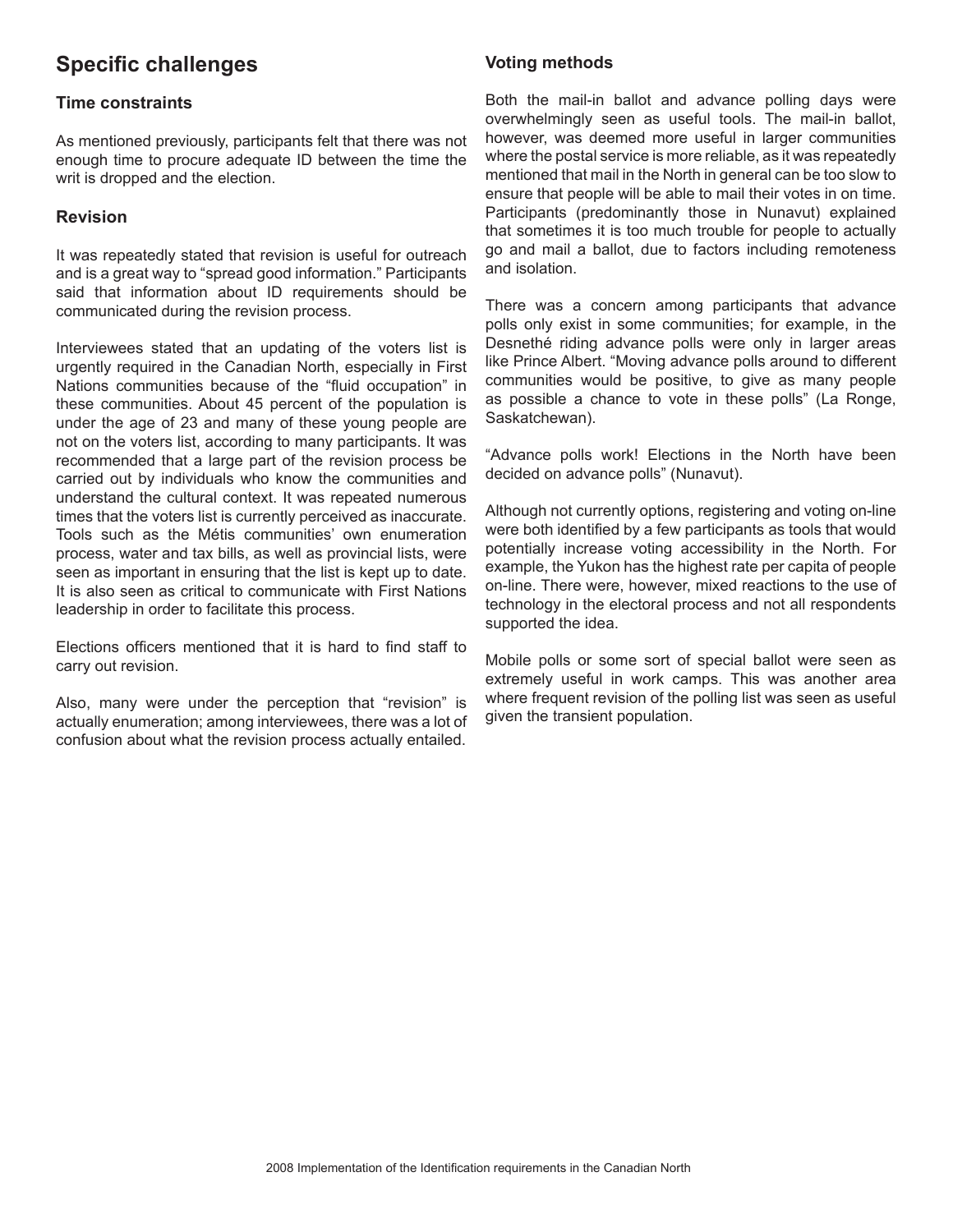# **9. Recommendations**

Northern Canada, while a geographically vast part of the country, contains a small and often overlooked segment of the population. The amendments made to the Canada Elections Act in 2007 concerning the voter identification requirements, can have significant and unexpected effects on those living in small, rural communities across the Canadian North.

At present, electors in Pond Inlet do not have the same resources, information, and tools at their disposal to vote as electors in Toronto, nor are there adequate accommodations being made to ensure that the particular reality and challenges faced by northern electors are taken into consideration in the voting options available to them.

The recommendations below encourage increased clarity, communication and streamlining of current practices to ensure that all northern Canadians have the same opportunity to cast a ballot as their southern neighbors.

The recommendations aim to find a balance between the need for accessibility and the need for security when it comes to voting in federal elections. We encourage Elections Canada to work with its existing tools and programs to both clarify and improve them so as to better meet the needs of northern Canadians.

Major legislative change is not recommended. Rather, we focus on the challenges of communicating these new ID requirements to northerners and ensuring that all Elections Canada officials, especially those who are not based in northern Canada, work to become more aware and sensitive to the unique realities of the North.

The new ID requirements are an opportunity for Elections Canada to work to develop innovative practices in creating an accessible process so that all electors have an equal opportunity to cast a ballot.

With voter turnout already low in these small, rural, often First Nations communities, the perception of a problem with the voting process, has, in our opinion, just as much potential to dissuade voters as does whether or not the ID requirement can actually be met. These recommendations address both the perceptions of northern voters and the effectiveness of the electoral system itself for voters in the North.

# **A. Voter Identification Requirements**

**Recommendation 1:** The following should be considered for addition to the list of authorized pieces of identification:

- baptismal certificates
- band enrollment number documentation "enrollment card"
- band membership cards (for example, Gwich'in Tribal Council card, Métis card)
- NTI card
- land claims documents/beneficiary card

#### Notes:

- Status cards only have pictures if they have been renewed recently.
- Debit (commonly know as bank cards in the North) cards in NWT are generic (don't have names on them).
- SIN card: those who are married may have a different name on their SIN card.
- Locals, especially First Nations, don't have hunting and fishing licences. Some interviewees suggested that hunting and fishing licences should be taken off the list. But in Fort Smith, which has a 90 percent voter turnout, they have been useful.

**Recommendation 2:** Further examine in collaboration with the federal government the current reality that no federal piece of ID meets option 1 criteria, and that obtaining ID in the North remains a significant challenge.

**Recommendation 3:** Consider allowing letters of attestation to be provided by a community authority (mayor or equivalent) or elections official for all residents in any community with less than 1000 members, especially those that are particularly isolated (e.g. fly-in communities).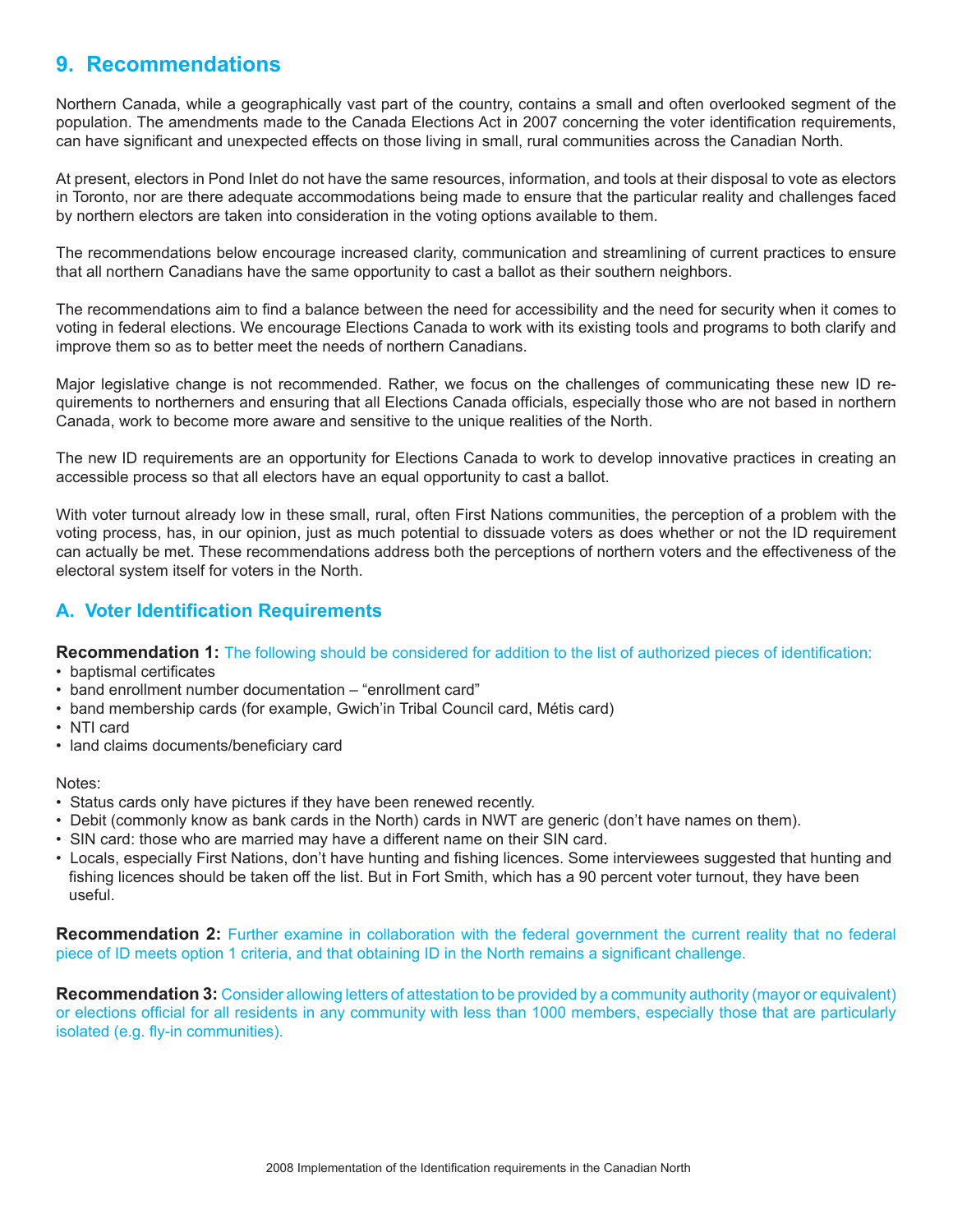**Recommendation 3:** Consider allowing letters of attestation to be provided by a community authority (mayor or equivalent) or elections official for all residents in any community with less than 1000 members, especially those that are particularly isolated (e.g. fly-in communities).

**Recommendation 4:** Clarify and expand the letter of attestation option. Allow application to a broader cross-section of institutions/situations.

**Recommendation 5:** Remove letter of attestation from option 2 and have it be a category unto itself.

**Recommendation 6:** House numbers (which are different from civic addresses) should be taken into account when attempting to find ways to accommodate northerner voters.

# **B. Communications and Outreach**

**Recommendation 7:** Redesign the voter information card and householder to ensure clarity, especially for those with low literacy levels.

Notes:

Suggestions by participants include:

- Use shorter and simpler language (maximum Grade 6 level of literacy).
- Have important words and phrases in bold capitals, such as "VOTER REMINDER CARD", "THIS IS NOT ID", "IMPORTANT – BRING THIS CARD AND IDENTIFICATION TO VOTE".
- Use brighter and more "user-friendly" design incorporating pictures and more colors.
- Focus on two to three main messages as opposed to including ALL options and details.
- Both the voter information card and the householder need to make it clear that
- (1) there are NEW AND DIFFERENT rules regarding identification and (2) these rules are important and you need to understand them and take action to make sure you can abide by them.

**Recommendation 8:** Ensure that materials in all available languages offered by Elections Canada are accessible from the front page of the Elections Canada Web site, and that every effort is made to provide verbal translation by Elections Canada when possible, especially in Inuktitut and related languages.

**Recommendation 9:** In collaboration with local communities continue to support voting education initiatives that directly target the North and First Nations communities in between elections.

**Recommendation 10:** Begin education about new ID requirements before the writ is dropped for the next election.

**Recommendation 11:** The Community Relations Officer Program is a critical program that is not currently achieving its program goals. Revisit this program to ensure:

- Accessibility of training materials
- Clarity of job description and goals

**Recommendation 12:** Review the Community Relations Officer Program and determine whether or not this program should be administered solely by Elections Canada or whether it may be more effective to partner with external groups such First Nations and youth organizations to administer this program.

**Recommendation 13:** Ensure clarity of messaging regarding ID requirements so that consistent information is provided by all Elections Canada staff.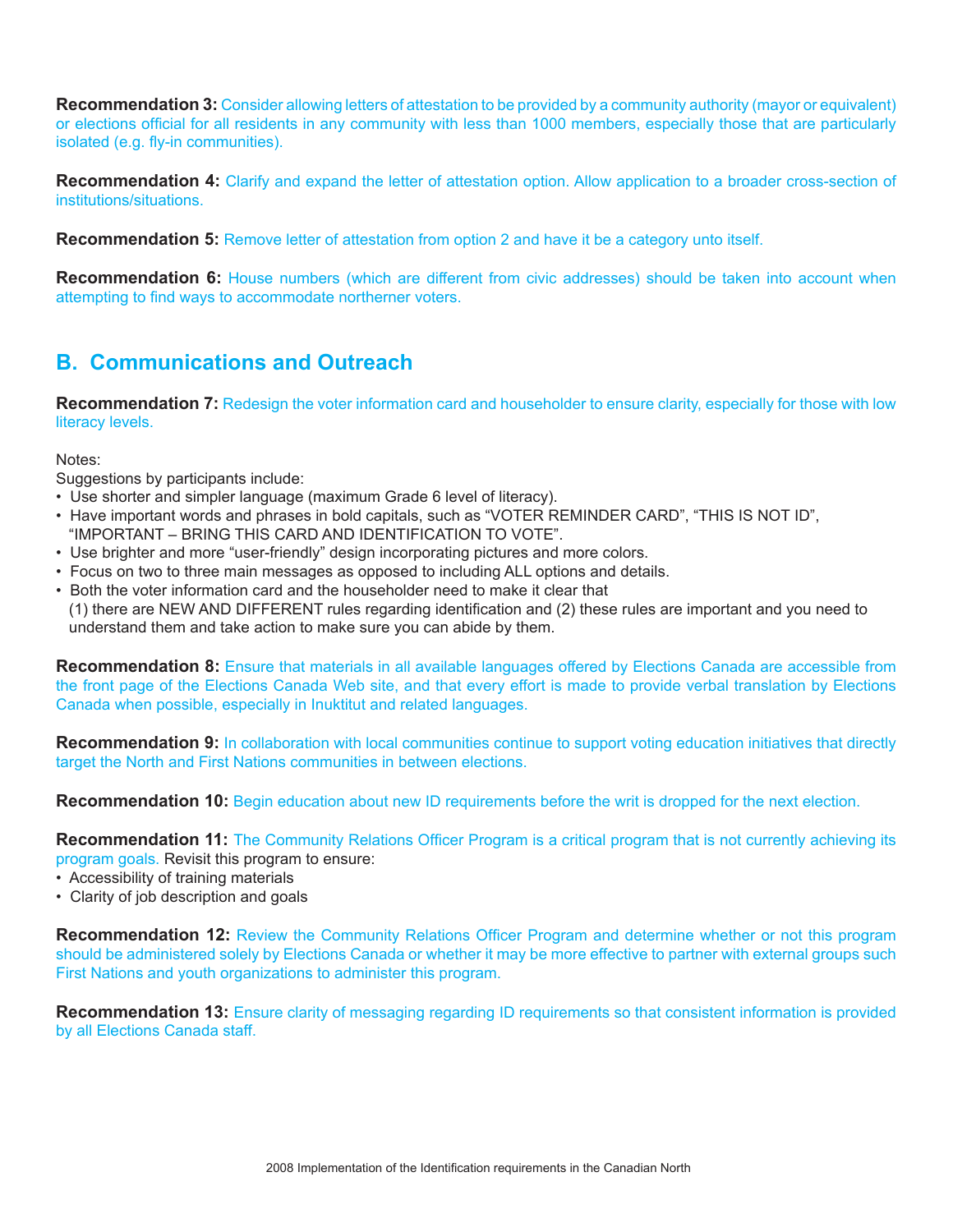**Recommendation 14:** Implement mandatory cultural sensitivity training of all Elections Canada officials who may work with First Nations or northern communities, especially those not based in the North.

**Recommendation 15:** Continue the Aboriginal Elder and Youth Program, but work with local communities' members to ensure that this program is meeting its goals.

Notes:

As additional support for Elders at the polls was a consistent theme, some suggestions include:

- Translators and helpers for Elders (helpers currently read out voting options for Elders who can't read or write)
- Elders need to be encouraged to ask for help
- Provide pictures of each candidate's/political party's symbols for those who can't read

# **C. Voting Process**

**Recommendation 16:** Expand targeted revision in the North, with a specific focus on First Nations communities. Ensure that outreach materials and messaging surrounding the new ID requirements are communicated as part of the revision process.

Note:

There is still the perception that "revision" is actually enumeration. There was a lot of confusion about what the revision process actually entailed and this must be clarified, especially among those who are part of the electoral process.

**Recommendation 17:** Clarify and expand the use of mobile polls. Allow application to a broader number of situations (e.g. work camps).

Note:

Mobile polls or some sort of special ballot were seen as extremely useful in work camps. This was another area where frequent revision of the polling list was seen as useful given the transient population. This is an area of significant concern that needs particular attention.

**Recommendation 18:** Hold advance polls in more communities or move advanced polls around to different communities, to ensure as many people as possible have access.

**Recommendation 19:** Work to implement the use of on-line methods to enable extremely rural voters to participate in the electoral process.

# **10. Appendices**

- **1.** List of interviewees (date, location, name and title)
- **2.** Interview Guide
- **3.** Letters from Elections Camada

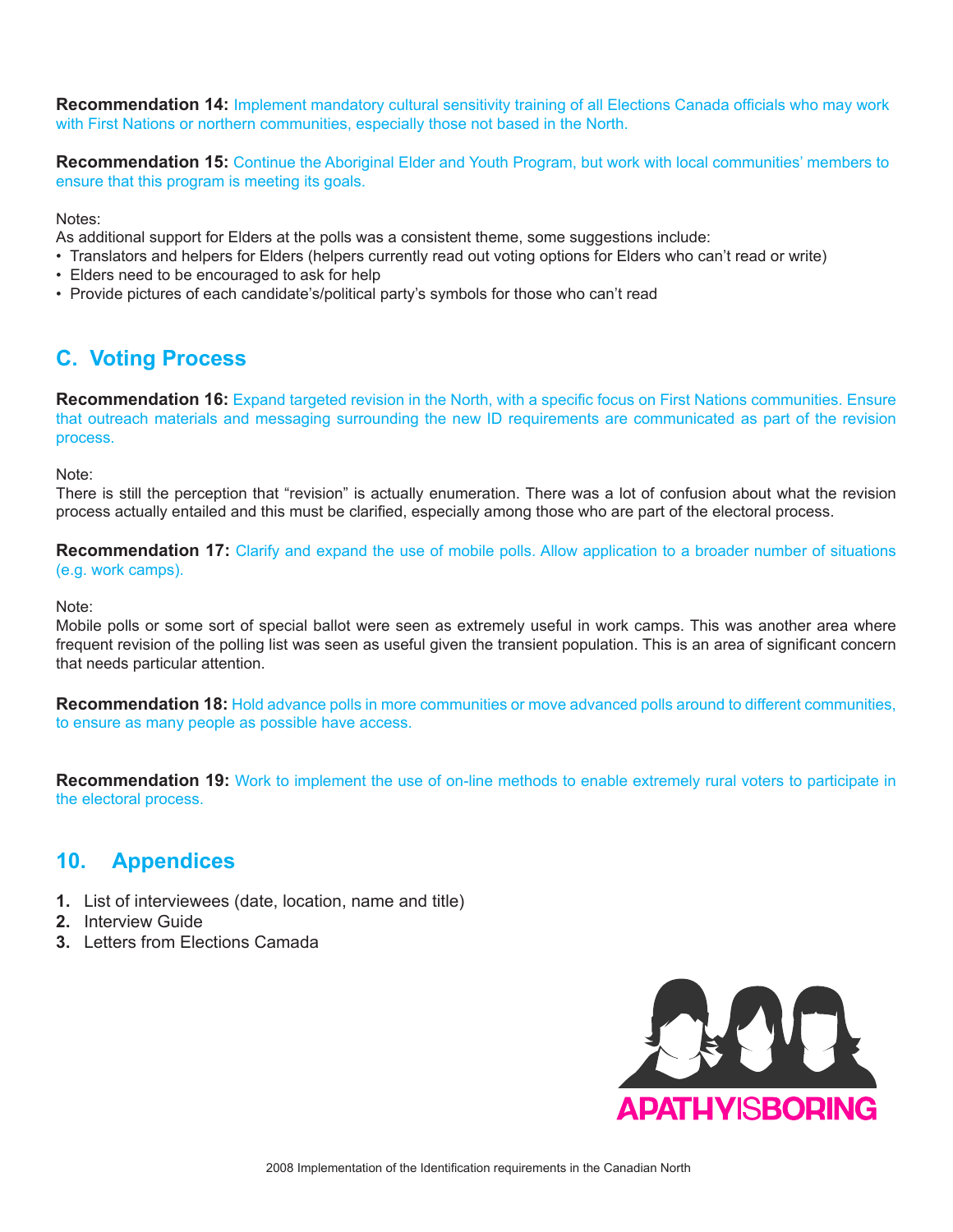| Name                                                   | Occupation                                                                                                                                  | Target Group (Supported or Part of)                                                            | City or Town                                             | <b>Province or Territory</b>          | <b>Status</b>                                           |
|--------------------------------------------------------|---------------------------------------------------------------------------------------------------------------------------------------------|------------------------------------------------------------------------------------------------|----------------------------------------------------------|---------------------------------------|---------------------------------------------------------|
| Esau Schafer                                           | Vuntut Gwitchin First Nation - Deputy Chie                                                                                                  | Fly in communities / First Nations                                                             | Old Crow                                                 | Yukon                                 | 2008<br>Interviewed April                               |
| Megan Williams<br>Joe Tetlichi                         | otenipac<br>Vuntut Gwitchin First Nation - Heritage M.<br>Vuntut Gwitchin First Nation - Justice Coo                                        | Fly in communities / First Nations<br>Fly in communities                                       | Old Crow<br>Old Crow                                     | Yukon<br>Yukon                        | Interviewed April 2008<br>Interviewed April             |
| Marion Schafer                                         | <b>Health Representative</b><br>anager<br>Vuntut Gwitchin First Nation- Community                                                           |                                                                                                |                                                          | Yukon                                 | Interviewed April 2008                                  |
| imberly Blake                                          | ssistan<br>Serv<br>iocial                                                                                                                   | Fly in communities / First Nations<br>Fly in communities / First Nations<br>Fly in communities |                                                          | Yukon                                 | April<br>nterviewed                                     |
| racy Kapuschak                                         | Coordinator<br>Care<br>Care<br>Community<br>Care<br>Vuntut Gwitchin First Nation- Health and S<br>Vuntut Gwitchin First Nation - Home and C | Fly in communities / First Nations                                                             |                                                          | Yukon                                 | 2008<br>Interviewed April                               |
| <b>Tracy Rispin</b>                                    | Vuntut Gwitchin First Nation- Education Director                                                                                            | Fly in communities / First Nations                                                             |                                                          | Yukon                                 | Interviewed April 2008                                  |
| lda Tizya                                              | Old Crow Community Member                                                                                                                   | Fly in communities / First Nations                                                             |                                                          | Yukon                                 | Interviewed April 2008                                  |
| Constable Shannon Stelter<br>Robert Bruce              | Old Crow Community Member<br>RCMP Officer Dawson City                                                                                       | Fly in communities / First Nations<br>Service Provider                                         | Dawson City<br>Dawson City                               | Yukon<br>Yukon                        | Interviewed April 2008<br>Interviewed April 2008        |
| Susan Titterington                                     | Anglican Minister                                                                                                                           | Service Provider                                                                               |                                                          | Yukon                                 | Interviewed April 2008                                  |
|                                                        | Anglican Ministe.                                                                                                                           |                                                                                                |                                                          |                                       | ā<br>R<br>nterviewed                                    |
| Lee Titterington<br>Walker Thomas Graham               | Head Nurse in Charge                                                                                                                        | Service Provider<br>Service Provider                                                           | VilO uoswed<br>VilO uoswed<br>VilO uoswed<br>VilO uoswed | Yukon<br>Yukon                        | 2008<br>Interviewed April                               |
| Kyla Popadynec                                         | Dawson City Community Member                                                                                                                | Community Member                                                                               | Dawson City                                              | Yukon                                 | Interviewed April 2008                                  |
| Courtney Cratty                                        | Tr'ondek Hwech'in - Support Centre                                                                                                          | First Nations                                                                                  | Dawson City                                              | Yukon                                 | Interviewed April 2008                                  |
| Father Mouchet                                         | Old Crow Health & Fitness Program                                                                                                           | Fly in communities / Seniors                                                                   | Whitehorse                                               | Yukon                                 | Interviewed April 2008                                  |
| Gayle Gruben                                           | Secretary<br>Inuvialuit Regional Corporation - Office Manager<br>Inuvialuit Regional Corporation - Executive Secre                          | Ĕ                                                                                              | Inuvik                                                   | TNNT                                  | Interviewed April 2008                                  |
| ebbie Dillon                                           |                                                                                                                                             | Ē                                                                                              | Inuvik<br>Inuvik                                         | <b>TMN</b><br><b>NVT</b>              | Interviewed April 2008<br>Interviewed April 2008        |
| erek Lindsay<br>Cheryl Wright                          | Mayor - Town of Inuvik<br>Gwich'in Tribal Council - Office Manager<br>Council - Check Manager                                               | Service Provider<br>First Nations                                                              | Inuvik                                                   | $\overline{\Sigma}$                   | Interviewed April 2008                                  |
| Lawrence Norbert                                       | Advisor<br>Gwich'in Tribal Council - Communications                                                                                         | First Nations                                                                                  | Inuvik                                                   | Ş                                     | Interviewed April 2008                                  |
|                                                        |                                                                                                                                             | <b>First Nations</b>                                                                           | Inuvik                                                   | Ş                                     | Interviewed April 2008                                  |
| <u>Liz Hansen</u><br>W.M. ( <u>Bill) Eubank, S/Sgt</u> | Inuvik Native Band - Councilor<br>Inuvik RCMP Officer                                                                                       | Service Provide                                                                                | Inuvik                                                   | <b>NNT</b>                            | Interviewed April 2008                                  |
| <u>Lindsay Wood</u><br>Ms. <u>Jo-Ann Waugh</u>         | Inuvik Youth Center Program Coordinator<br>Yukon Territorial CEO                                                                            | Youth                                                                                          | Inuvik<br>Whitehorse                                     | NWT                                   | Interviewed April 2008                                  |
|                                                        |                                                                                                                                             | Election Officia                                                                               |                                                          | Yukor                                 | $\bar{z}$<br>nterviewed                                 |
| arry Bagnell.                                          | Member of Parliament - Yukon                                                                                                                | Member of Parliament                                                                           | Whitehorse                                               | Yukon                                 | Interviewed April 2008                                  |
| Susan Edelman                                          | Canada)<br>Yukon Retuming Officer (ROs - Elections                                                                                          | Elections Canada                                                                               | Whitehorse                                               | Yukon                                 | Interviewed April 2008                                  |
| David Prodan                                           | <i>r</i> e Director<br>Social Worker / Former Member of Parliament<br>Whitehorse Boys and Girls Club - Executiv                             | Transient Members<br>Youth                                                                     | Whitehorse                                               | Yukon                                 | Interviewed April 2008                                  |
| Carole Kroening<br>Louise Hardy                        | Whitehorse Community Member / Pelly Crossing Residen                                                                                        | solated Resident                                                                               | Whitehorse                                               | Yukon<br>Yukon                        | Interviewed April 2008<br>Interviewed April 2008        |
| Todd Hardy                                             | Yukon Territorial - Leader of the Oppositio                                                                                                 | Elected Offica                                                                                 | Whitehorse<br>Whitehorse                                 | Yukon                                 | Interviewed April 2008                                  |
|                                                        |                                                                                                                                             | Member of Parliament                                                                           |                                                          |                                       |                                                         |
| Rob Clarke<br>Joan Beatty                              | Member of Parliament - Desnethé<br>Liberal Candidate - Desnethé                                                                             | Candidate                                                                                      | Ottawa<br>Deschambault Lake                              | Saskatchewan<br>Saskatchewan          | Interviewed June 2008<br>Interviewed June 2008          |
| <b>Brian Morin</b>                                     | NDP Candidate - Desnethé                                                                                                                    | Candidate                                                                                      | Buffalo Narrows                                          | Saskatchewan                          | Interviewed June 2008                                   |
| Jennifer Brown                                         | Metis Youth Activist                                                                                                                        | Metis Youth                                                                                    | Prince Albert                                            | Saskatchewan                          | Interviewed June 2008                                   |
| Roger Francis                                          | Regional Media Advisor                                                                                                                      | Media                                                                                          | Saskatoon                                                | Saskatchewan                          | Interviewed June 2008                                   |
| Jim Mattem                                             | CJWW - Saskatoon - Journalist<br>Field Liason Officer                                                                                       | Media                                                                                          | Saskatoon<br>Saskatoon                                   | Saskatchewar<br>Saskatchewar          | Interviewed June 2008<br>Interviewed June 2008          |
| Peggy Woods<br>Marlene Wolkosky                        | Returning Officer - La Ronge                                                                                                                | Elections Canada<br>Elections Canada                                                           | La Ronge                                                 | Saskatchewan                          | June 2008<br>Interviewed<br>nterviewed                  |
| Robin Ori                                              | Green Party Candidate                                                                                                                       | Candidate                                                                                      | La Ronge                                                 | Saskatchewar                          | June 2008<br>Interviewed                                |
| Valerie Barnes-Connell                                 | La Ronge Northerner                                                                                                                         | Media                                                                                          | La Ronge                                                 | Saskatchewan                          | Interviewed June 2008                                   |
| Rosemary Loeffler, MLIS                                | Town of La Ronge                                                                                                                            | Service Provider; Former Elections Canada<br>Rural Residents                                   | La Ronge                                                 | Saskatchewan<br>Saskatchewan          | Interviewed June 2008                                   |
| Meg Shatilla                                           | Spruce Home Community Member                                                                                                                |                                                                                                | Spruce Home                                              |                                       | Interviewed June 2008                                   |
| Clifford Iquaq Innoya<br>Wendy Picknell                | Municipal Liaison Officer<br>Constable, RCMP                                                                                                | Service Provider; photographer for General                                                     | Igloolik<br>Iqaluit                                      | Nunavut                               | Interviewed May 14 2008                                 |
|                                                        | it Association<br>Constable,                                                                                                                | Service Provider; QIA<br><b>RCM</b>                                                            |                                                          | Nunavut                               | nterviewed                                              |
| Sidonie Ungalaq<br>Vinnie Karetak                      | Director of Communicatinos, Qikiqtani Inui                                                                                                  | Service Provider; QINIQ                                                                        | <b>Igloolik</b><br>Iqaluit                               | Nunavut<br>Nunavut                    | Interviewed May 14 2008<br>Interviewed May 12 2008      |
| Sandy Kosugak                                          | Community Liaison Officer, Igloolik<br>Chief Electoral Officer, Nunavut                                                                     | Elections Canada                                                                               | <b>Igloolik</b>                                          | Nunavul                               | Interviewed May 16 2008                                 |
| <b>Mike Gardner</b>                                    | Reverend, Iqaluit                                                                                                                           | Community Service Provider                                                                     | Iqaluit                                                  | Nunavul                               | Interviewed May 16 2008                                 |
| lames Barlow                                           | 這<br>Reverend, St. Jude's Anglican Church, Iqa                                                                                              | Community Service Provider                                                                     | Iqaluit                                                  | Nunavul                               | Interviewed May 13 2008                                 |
| Raj Downe                                              | Sous-ministre adjointe responsible des programmes et des norms<br>Constable, RCMP Igloolik Detachment                                       | Services social<br>Ministere de la Sante et des                                                | lqaluit                                                  | Nunavul                               | Interviewed May 12 2008                                 |
| ichael Seidemann<br>Mike Immaroitok<br>Σ               |                                                                                                                                             | Service Provider; Hamlet Office in Igloolik<br><b>RCMP</b>                                     | ligoolik                                                 | Nunavut                               | 2008<br>2008<br>Interviewed May 14<br>nterviewed May 14 |
| Leah Otak                                              | lunavut Research Institute<br>Manager, IQ and Oral History Research, N<br>Land Administrator, Igloolik                                      | Community Researcher                                                                           | Igloolik<br>lgloolik                                     | Nunavut<br>Nunavul                    | Interviewed May 14 2008                                 |
| Beverley Browne                                        | Senior Judge                                                                                                                                | Justice Department, Iqaluit                                                                    | lqaluit                                                  | Nunavul                               | Interviewed May 16 2008                                 |
| Jimmy Akavak                                           | RCMP Community & Inuit Policing Section                                                                                                     | RCMP Iqaluit; Inuit Community Service Prov Iqaluit                                             |                                                          | Nunavut                               | Interviewed May 12 2008                                 |
| Ed Picco                                               | MLA, Iqaluit East                                                                                                                           | Minister, Government of Nunavut                                                                | Iqaluit<br>Kirkland L                                    | Nunavu                                | Interviewed May 12 2008<br>Interviewed August 11 2008   |
| Charlie Angus                                          | Member of Parliament                                                                                                                        | of Parl<br>Vember                                                                              |                                                          | Ontario                               |                                                         |
| Brian Jean                                             | Member of Parliament                                                                                                                        | Member of Parliament                                                                           | Fort McMurray                                            | Alberta                               | Interviewed June 2008                                   |
| Louise Chernetz<br> iiH<br>Pay Hi                      | Winnipeg: North East Winnipeg Justice and Peace<br>Member of Parliament                                                                     | Member of Parliament<br>Field Support Officer                                                  | Fort St. John                                            | Nunavut<br>BC                         | Interviewed August 11 2008<br>Interviewed June 2008     |
| Elizabeth Wyman                                        | Returning Officer Western Arctic                                                                                                            | Elections Canada                                                                               |                                                          | MNT                                   | Interviewed August 12 2008                              |
| Kelly Provost                                          |                                                                                                                                             | Media                                                                                          | La Ronge                                                 | NWT<br>NWT                            | Interviewed August 7 2008                               |
| Denise Yuhas<br>Nathan Cullen                          | <u>News Director at Missinipi Broadcasting Corporation<br/>MLA Constituency Assistant, MLA Campaign Manager</u>                             | Elected Offical<br>Member of Parliament                                                        | Fort Smith<br>Smithers<br>Yellowknife                    |                                       | Interviewed August 7 2008                               |
| Nathan Cullen<br>Sue Heron-Herbert                     | Member of Parliament                                                                                                                        |                                                                                                |                                                          | $\overline{\check{\mathsf{z}}}$<br>БC | nterviewed                                              |
| Nancy Karetak-Lindell                                  | Aboriginal Community Relations Officer<br>Member of Parliament                                                                              | Member of Parliament<br>Elections Canada                                                       | Iqaluit                                                  | Nunavu                                | Interviewed August 22 2008<br>Interviewed June 2008     |
| Roger Valley                                           | Member of Parliament                                                                                                                        | Member of Parliamen                                                                            | Kenora                                                   | Ontario                               | Interviewed June 2008                                   |

**Appendix 1**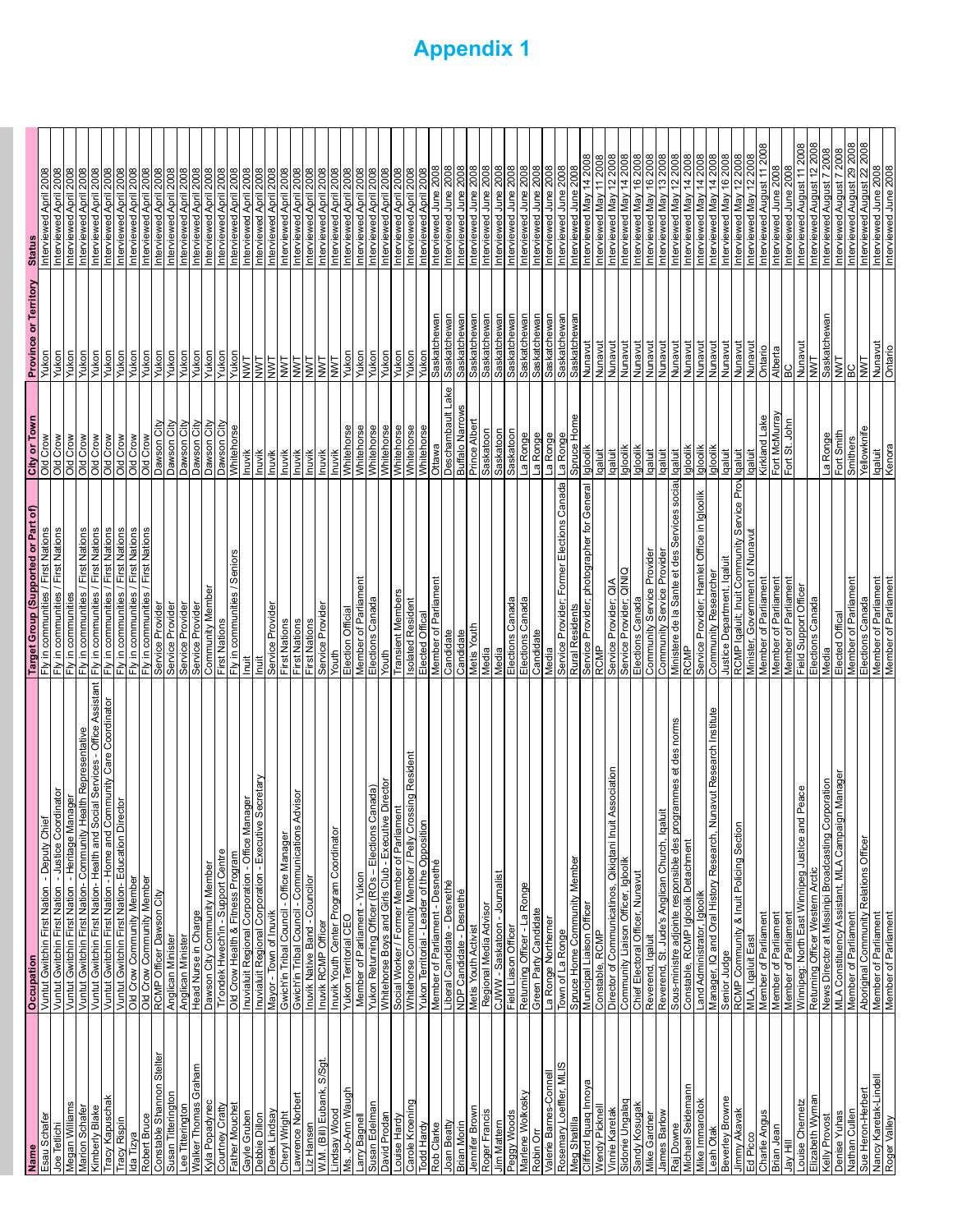# **Appendix 2**



# **Consultation on Voter Identification Requirements at Federal Elections – Interview Guide**

The *Canada Elections Act*, which governs the administration of federal elections in Canada, was amended in June 2007 to require electors to prove their identity and residential address when voting.

Following a detailed analysis by Elections Canada, it was determined that large numbers of electors geographically concentrated in rural and northern communities do not have a complete civic address or do not have identification documents with a civic address. It was also noted that electors residing in the same polling division would not be able to vouch for other electors since most electors in the polling division would likely have no document to prove their residential address.

Parliament passed legislation in December 2007 to provide that if an elector or voucher provides a piece of identification, he or she is considered to have proved their address if the address on the piece(s) of identification used is consistent with the information on the federal list of electors. (See Annex A for more information on the new identification requirements and implementation.)

# **Objectives**

Elections Canada is undertaking consultations with various groups and within specific regions that are more likely to experience problems with the new voter identification requirements when voting at federal elections. The objectives of this consultation are:

- To identify any barriers arising from the implementation of the new identification requirements;
- To determine the effectiveness of the list of identification authorized by the Chief Electoral Officer of Canada, and to determine if there are additions or changes that could be made to the list to reduce barriers; and
- To determine how Elections Canada can best provide information on the new voter identification requirements to targeted groups that are likely to experience challenges.

(See Annex B for information about the authorised pieces of identification.)

Elections Canada commissioned *Apathy is Boring* to conduct initial consultations in the Canadian North to get further insights into the existing challenges and potential solutions that are unique to electors regarding the accessibility of the electoral process. (See Annex C for more information on *Apathy is Boring*.)

The results of these consultations will be made available once completed.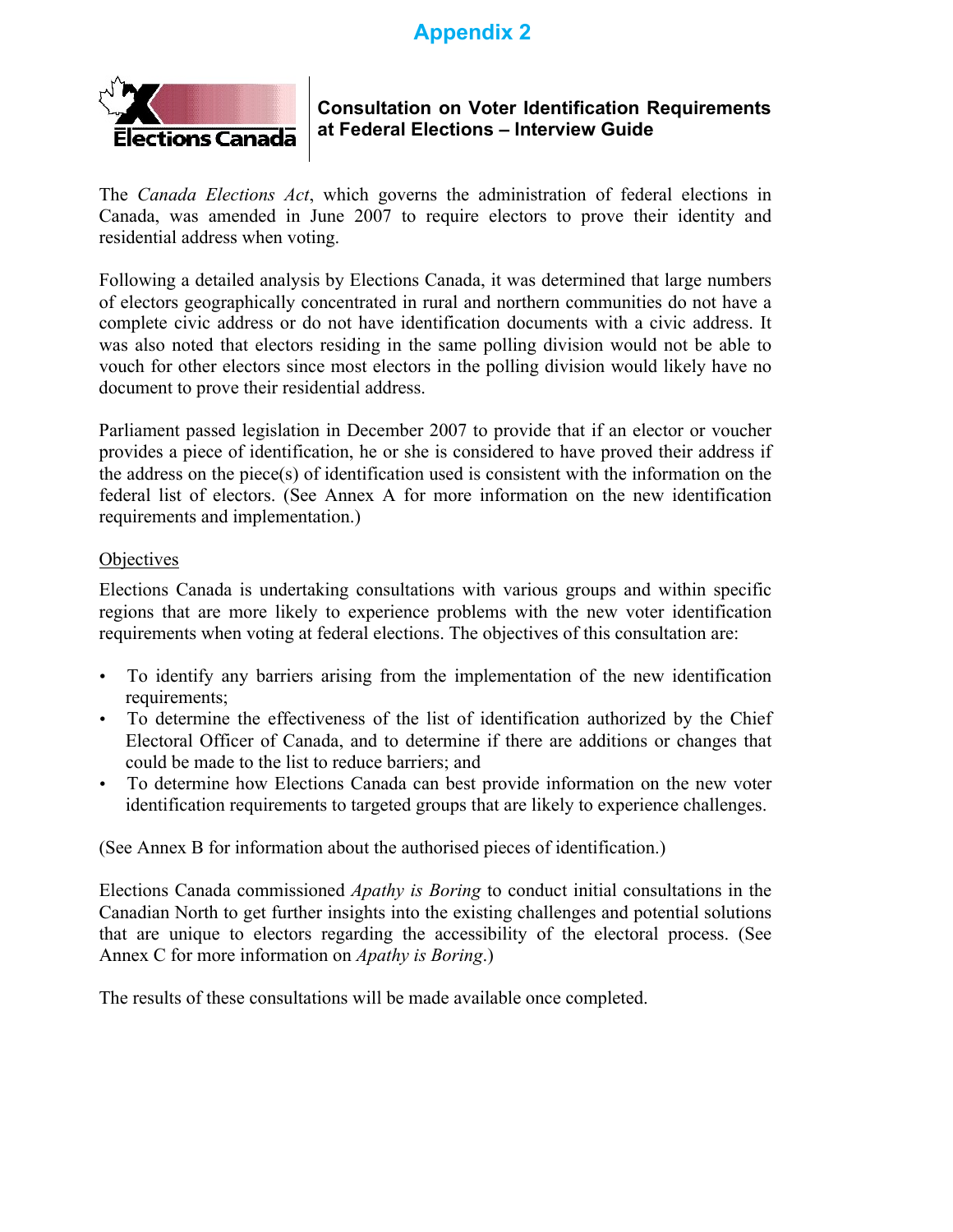

# **Annex A – New identification requirements and implementation**

The *Canada Elections Act* provides three options for an elector to proof his or her identity and residence:

- Option 1 Provide **one original piece of identification** issued by a Canadian government, whether federal, provincial, territorial or local, or an agency of that government, that contains a photograph of the elector and his or her name and address; or
- Option 2 Provide **two original pieces of identification** authorized by the Chief Electoral Officer of Canada each of which establishes the elector's name and at least one of which establishes the elector's address (see Annex B). The Chief Electoral Officer may authorize as a piece of identification for Option 2 any document, regardless of who has issued it; or
- Option 3 Be **vouched for by an elector** whose name appears on the list of electors in the same polling division and who has an acceptable piece or pieces of identification (as indicated in Option 1 or Option 2). If an elector uses this option, both will be required to make a sworn statement. In addition, an elector cannot vouch for more than one person, and the person who has been vouched for cannot vouch for another elector.

The new voter identification requirements were first implemented during the September 17, 2007, by-elections held in Outremont (Québec), Roberval–Lac-Saint-Jean (Québec) and Saint-Hyacinthe–Bagot (Québec), and subsequently during the March 17, 2008, by-elections held in Desnethé–Missinippi–Churchill River (Saskatchewan), Toronto Centre (Ontario), Vancouver Quadra (British Columbia) and Willowdale (Ontario).

Elections Canada's communications and outreach activities were re-worked, including its advertising campaign, to incorporate key messages about the new voter identification requirements. In particular, the Voter Information Card was revised to include specific messages about the new requirements and a new householder was created. The householder included the three options to prove identity at the polls as well as the list of identification authorized by the Chief Electoral Officer of Canada. The householder was translated into 27 heritage languages and made available on Elections Canada's Web site. As well, a poster containing the three options for voter identification was created for display at polling stations and other locations. Elections Canada also developed an information backgrounder specific to the new identification rules as well as two new sections on its Web site.

In addition, as an Attestation of Residence is authorized under Option 2, community relations officers obtained signatures from administrators of homeless shelters, soup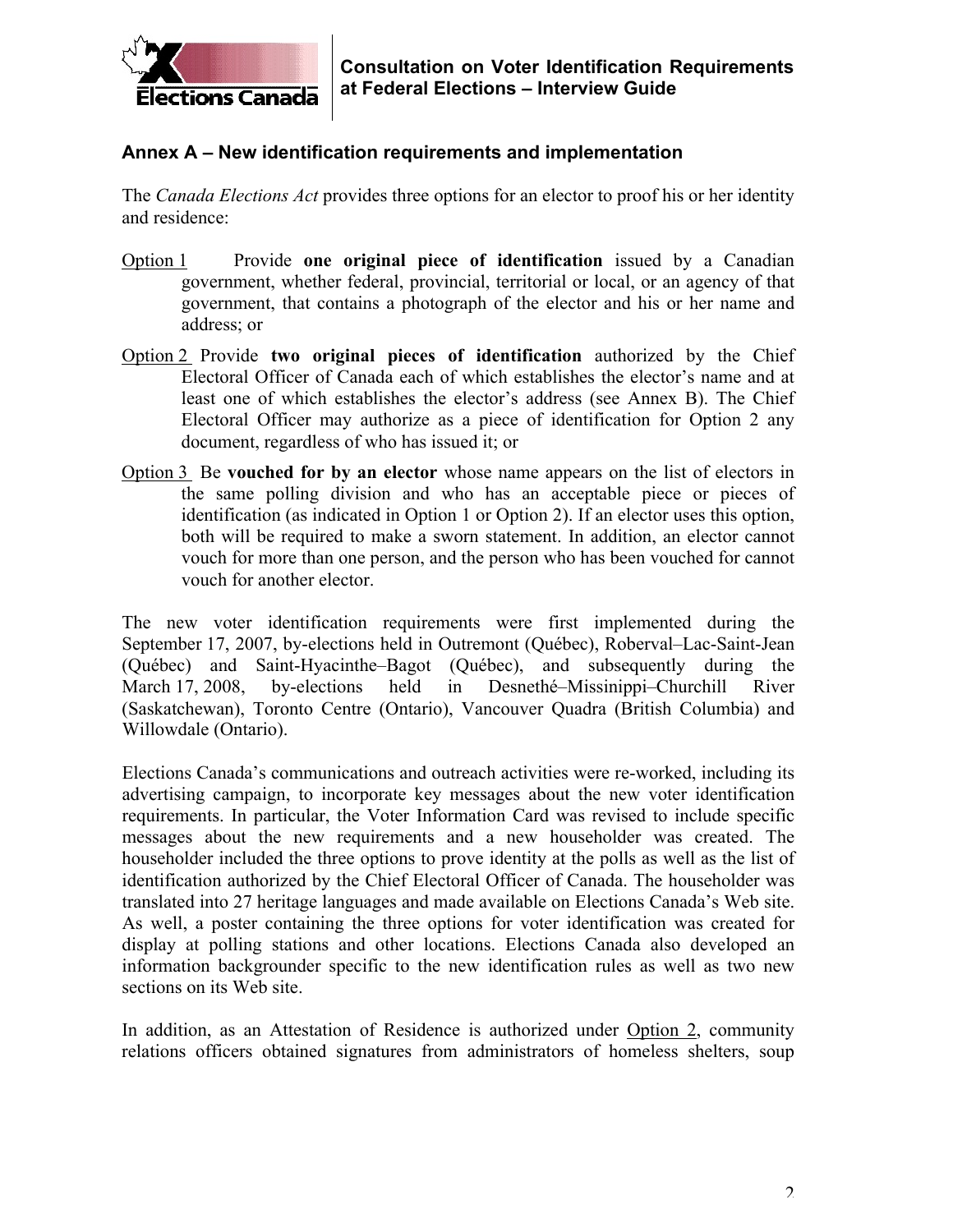

**Consultation on Voter Identification Requirements at Federal Elections – Interview Guide**

kitchens, senior residences, student residences and Aboriginal bands and delivered them to deputy returning officers on election day to validate the attestations.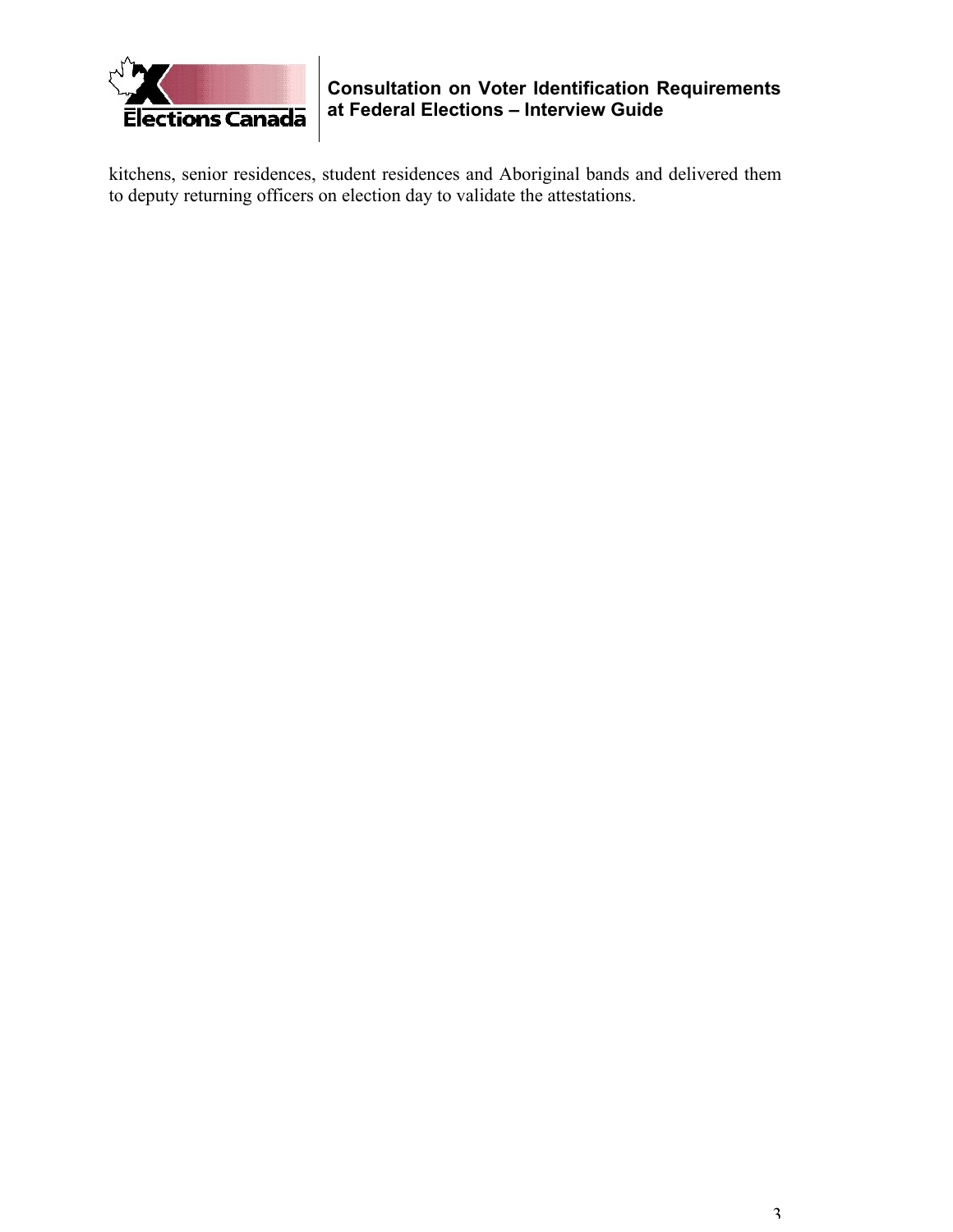

# **Annex B – Option 2**

Provide **two original pieces of identification** authorized by the Chief Electoral Officer of Canada. **Both pieces must contain the elector's name, and one must also contain the elector's address**.

| <b>Identity Cards</b>                                | Original documents (containing<br>name         |
|------------------------------------------------------|------------------------------------------------|
|                                                      | and address)                                   |
| <b>Health Card</b><br>$\Box$                         |                                                |
| □<br>Social Insurance Number Card                    | <b>Credit Card Statement</b><br>□              |
| $\Box$<br><b>Birth Certificate</b>                   | □<br><b>Bank Statement</b>                     |
| □<br>Driver's Licence                                | □ Utility Bill (residential telephone, cable   |
| $\Box$<br>Canadian Passport                          | TV, public utilities commission, hydro, gas    |
| $\Box$<br>Certificate of Indian Status               | or water)                                      |
| □<br>Certificate of Canadian Citizenship or          | Attestation of Residence issued by the<br>□    |
| Citizenship Card                                     | responsible authority of an Indian band or     |
| □<br>Credit/Debit Card with elector name             | reserve                                        |
| $\Box$<br>Canadian Forces Identity Card              | $\Box$<br>Local Property Tax Assessment        |
| Veterans Affairs Canada Health Card<br>□             | School, College or University Report Card<br>□ |
| □<br>Employee Card issued by employer                | or Transcript                                  |
| □<br>Old Age Security Identification Card            | Residential Lease, Residential Mortgage        |
| $\Box$<br><b>Public Transportation Card</b>          | <b>Statement or Agreement</b>                  |
| $\Box$<br>Student ID Card                            | □<br>Canada Child Tax Benefit Statement        |
| Library Card<br>$\Box$                               | □<br><b>Income Tax Assessment Notice</b>       |
| □<br>Liquor Identification Card                      | $\Box$<br><b>Insurance Policy</b>              |
| □<br>Canadian Blood Services/Héma-Québec             | □<br>Government Cheque or Government           |
| Card                                                 | Cheque Stub with elector name                  |
| <b>Hospital Card</b><br>□                            | □ Statement of Employment Insurance            |
| □<br>Fishing Licence                                 | Benefits Paid (T4E)                            |
| □<br>Wildlife Identification Card                    | □ Canada Pension Plan Statement of             |
| $\Box$<br>Hunting Licence                            | Contributions/Quebec Pension Plan              |
| □<br>Firearm Acquisition Card/Firearm                | Statement of Participation                     |
| Possession Card                                      | □ Statement of Old Age Security (T4A) or       |
| Outdoors Card and Licences<br>$\Box$                 | Statement of Canada Pension Plan               |
| Provincial/Territorial Identification Card<br>$\Box$ | Benefits (T4AP)                                |
| $\Box$<br>Local Community Service Centre Card        | □ Statement of Benefits from provincial        |
| (CLSC)                                               | workplace safety or insurance board            |
|                                                      | Statement of Direct Deposit for provincial     |
|                                                      | works or provincial disability support         |
|                                                      | program                                        |
|                                                      | □ Vehicle Ownership                            |
|                                                      | □ Vehicle Insurance                            |
|                                                      | $\Box$ Attestation of Residence issued by the  |
|                                                      | responsible authorities (shelters, soup        |
|                                                      | kitchens, student/senior residences, long-     |
|                                                      | term care facilities)                          |
|                                                      | Letter from public curator<br>□                |
|                                                      |                                                |
|                                                      |                                                |
|                                                      |                                                |
|                                                      |                                                |

Note: A document bearing an address may be used as proof of the elector's address if this address was written by the issuer of the document and is the same as or consistent with the address on the list of electors. No document other than those included on this list may be accepted to establish the name and address of an elector.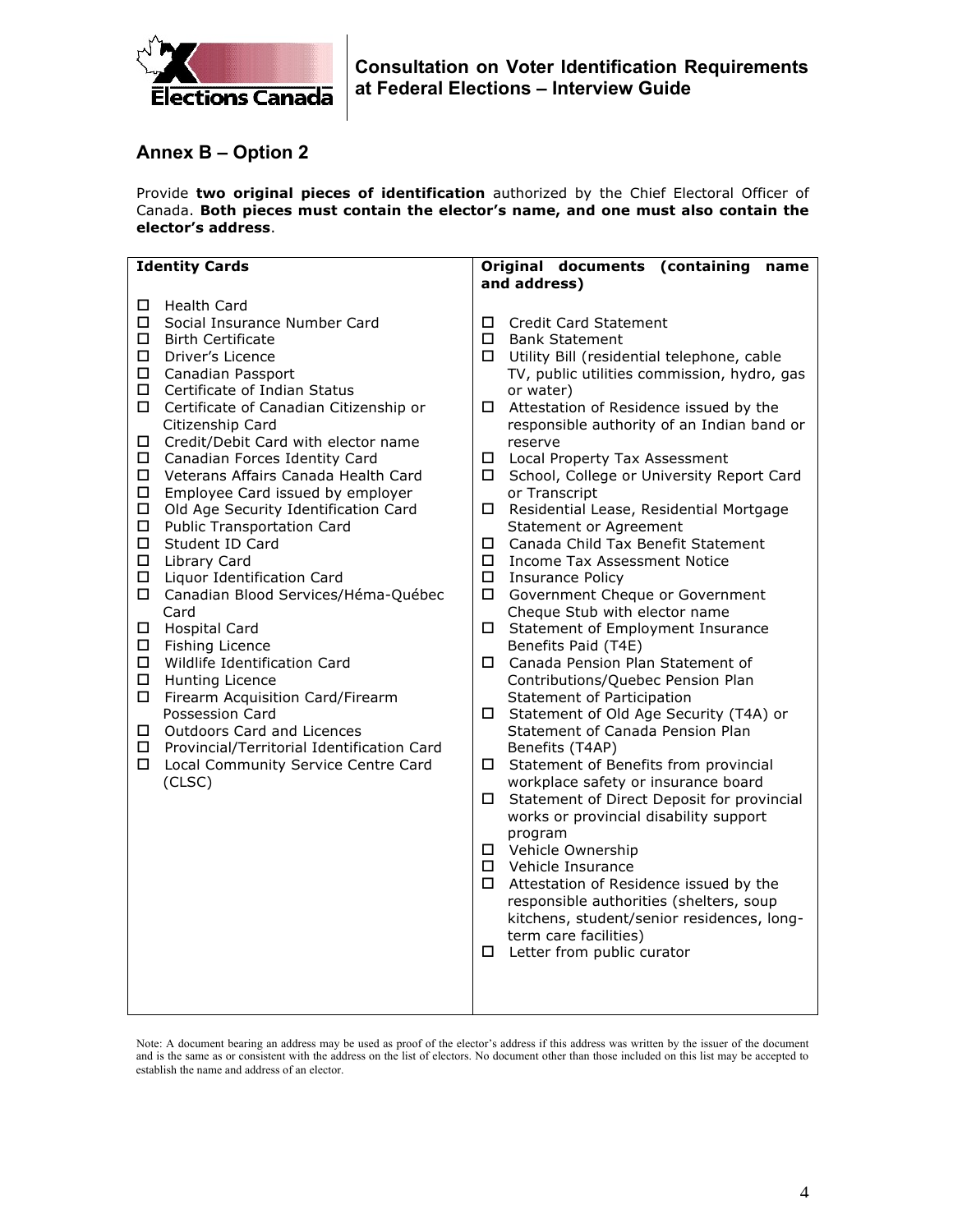

# **Annex C – Apathy is Boring**



Tired of seeing their peers feel disconnected from the democratic system, three young Canadians founded Apathy is Boring in January 2004. After an extremely well-received 'get out the vote' campaign in the 2004 federal election and another in 2006, Apathy is Boring has continued its work on democracy projects that create dialogue between youth and community leaders. Using a Web site, digital media technology, concerts, and a media outreach campaign, Apathy is Boring has established itself as a respected voice on issues relating to youth and Canadian democracy, and has been recognized and supported nationally by a diversity of NGO, corporate, and celebrity partners, not to mention continual recognition by the Canadian media.

At Apathy is Boring our goal is to reach as many youth as possible who are not being reached by traditional channels, give them basic information about issues, and then show them in clear easy steps how they can get involved, influence policy makers, and become influential policy makers themselves. The three key pillars of our innovative approach are:

- Art: capturing the attention of youth and providing role models
- Technology: being where young people are
- Intergenerational Partnerships: meeting youth halfway

# Interviewer biographies

# **Ilona Dougherty**

The project will be led by Ilona Dougherty, Executive Director of Apathy is Boring. Ms. Dougherty grew up in Prince Albert, Saskatchewan and Whitehorse, Yukon. Having grown up in a family that encouraged community involvement, Ilona became a concerned citizen at a surprisingly young age. Drawing from her studies and interests, in January 2004 Ilona founded Apathy is Boring. She was recently named one of five women changing the world by Canadian Dimensions Magazine, and was also featured in Severn Suzuki's new book "Notes from Canada's Young Activists". Her recent speaking engagements include University of Toronto, McGill University, Ottawa University, Yukon Volunteer Bureau, Volunteer Bureau of Montreal, and Performance Creation Canada Conference.

# **Adrienne Smith**

Adrienne Smith is currently the Development Director at Apathy is Boring. Trained in anthropology and women's studies at McGill University, Ms. Smith has extensive experience working with diverse interest groups. Having worked with a number of NGOs and non-profits conducting research at both the national and international levels, she has produced several articles for publication. Adrienne has a long history of community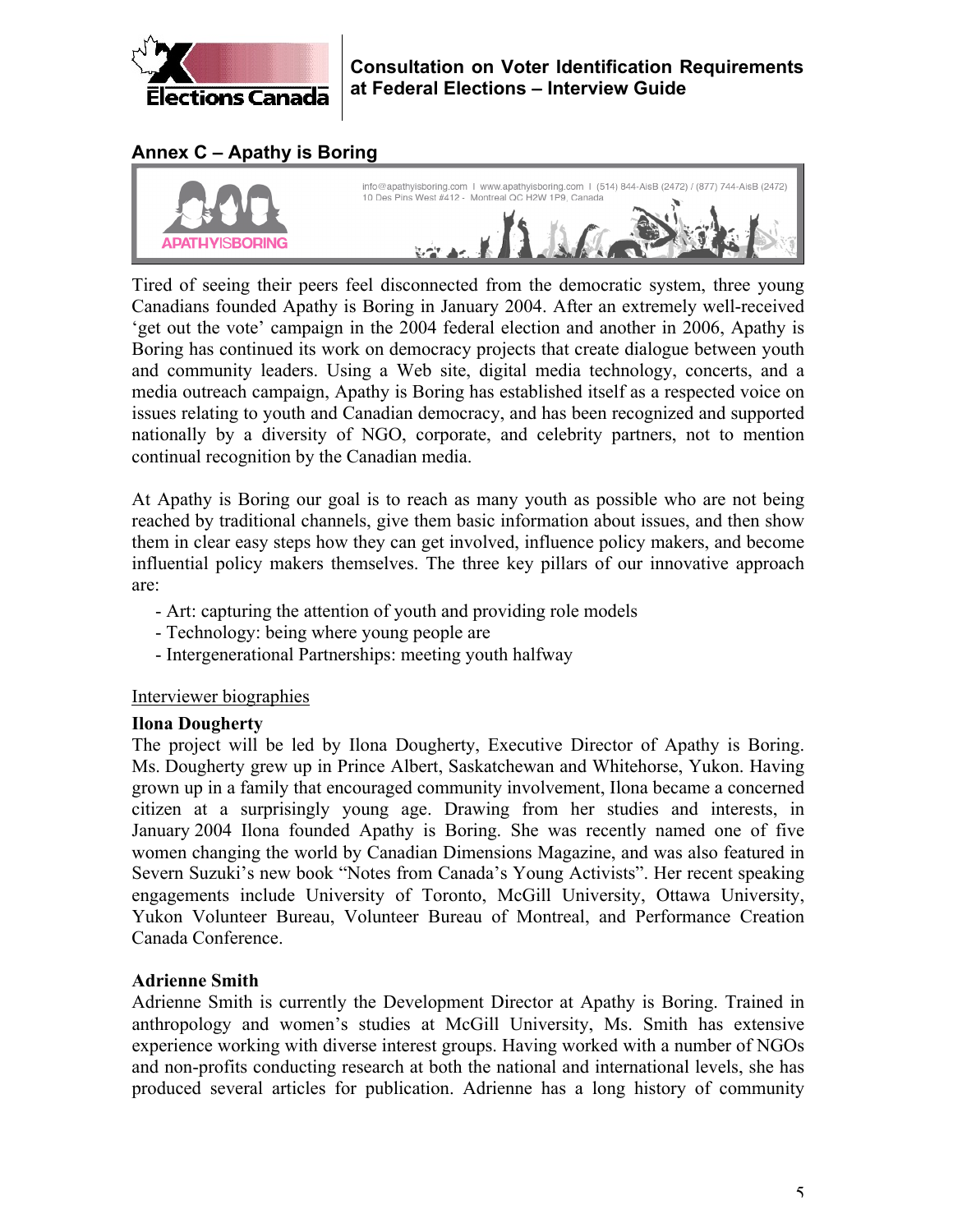

# **Consultation on Voter Identification Requirements at Federal Elections – Interview Guide**

volunteerism. Deeply committed to women's rights, she focused her activism during university on the Women's Studies Student Association, academically as an executive and artistically as creative director for their literary publication. She currently chairs the fundraising committee for RECLAIM, a Montreal literacy organization that caters to English speaking adults.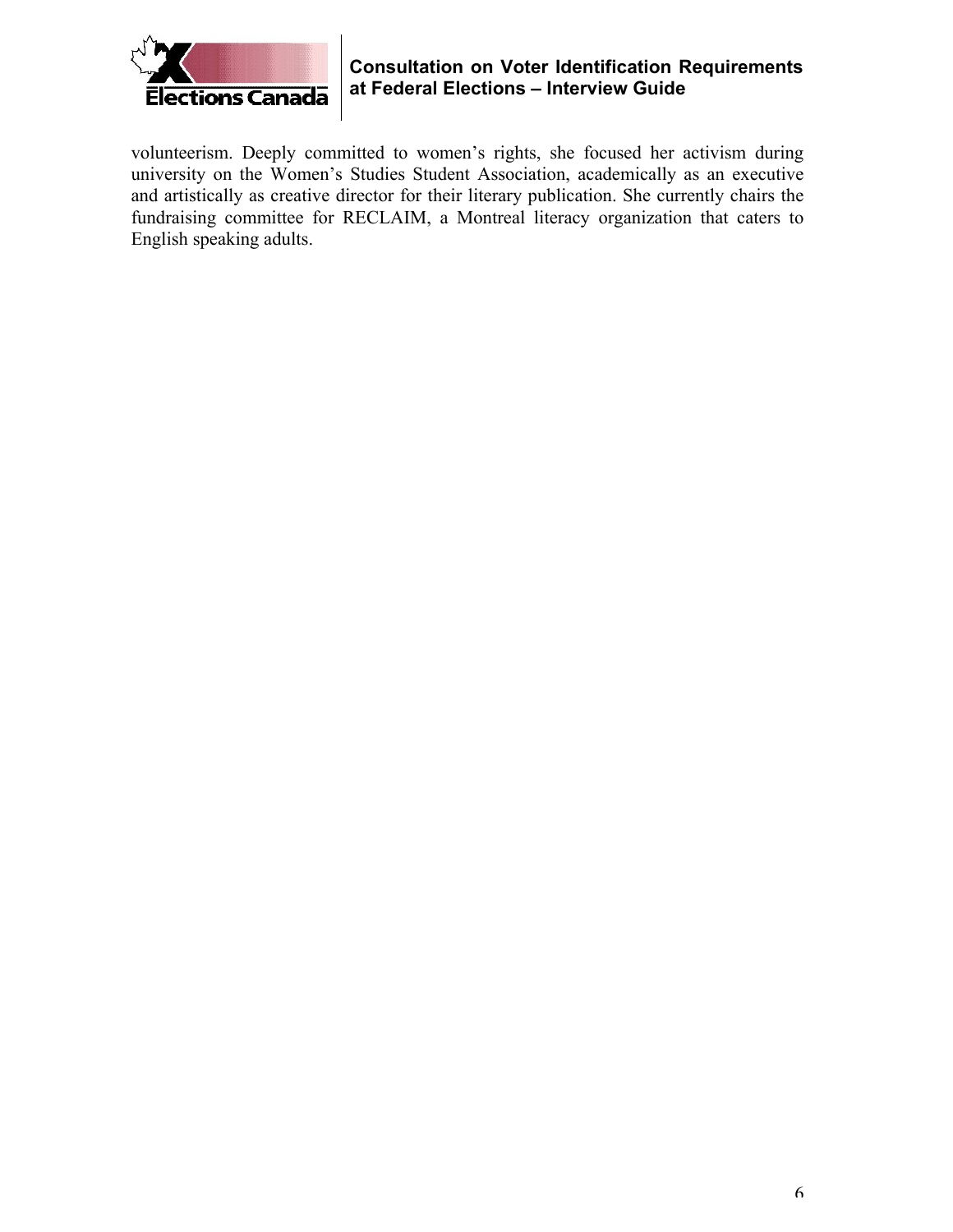# **Appendix 3**

In June 2007, Parliament passed Bill C-31, *An Act to amend the Canada Elections Act and the Public Service Employment Act* (S.C. 2007, C.21). Among the new provisions, electors are now required to prove their identity and address when voting. For this reason, we are undertaking interviews with various groups that may experience challenges in meeting the new voter identification requirements.

Elections Canada recently commissioned *Apathy is Boring,* a national non-partisan organization, to conduct initial interviews with individuals and organizations in northern Canada to seek a better understanding of the challenges associated with implementing these changes. Ms. Ilona Dougherty, Executive Director, and Ms. Adrienne Smith, Development Director, were mandated to conduct interviews with individuals and organizations representing northern communities, including members of Parliament for electoral districts on or close to the 60th parallel. These interviews began in April and will continue over the next few weeks. Upon completion, the results will be shared with participants and other interested stakeholders.

The study has three objectives:

- To identify any barriers arising from the implementation of the new identification requirements;
- To determine the effectiveness of the list of identification authorized by the Chief Electoral Officer of Canada, and whether additions or changes could be made to the list to reduce barriers; and
- To determine how Elections Canada can best provide information on the new voter identification requirements to targeted groups that are likely to experience challenges.

Ms. Dougherty should be in touch with your office shortly to organize a telephone interview that should not last longer than an hour. Your feedback would provide further insight into how Elections Canada can continue to meet the needs of electors in northern Canada.

Yours truly,

Marc Mayrand

Chief Electoral Officer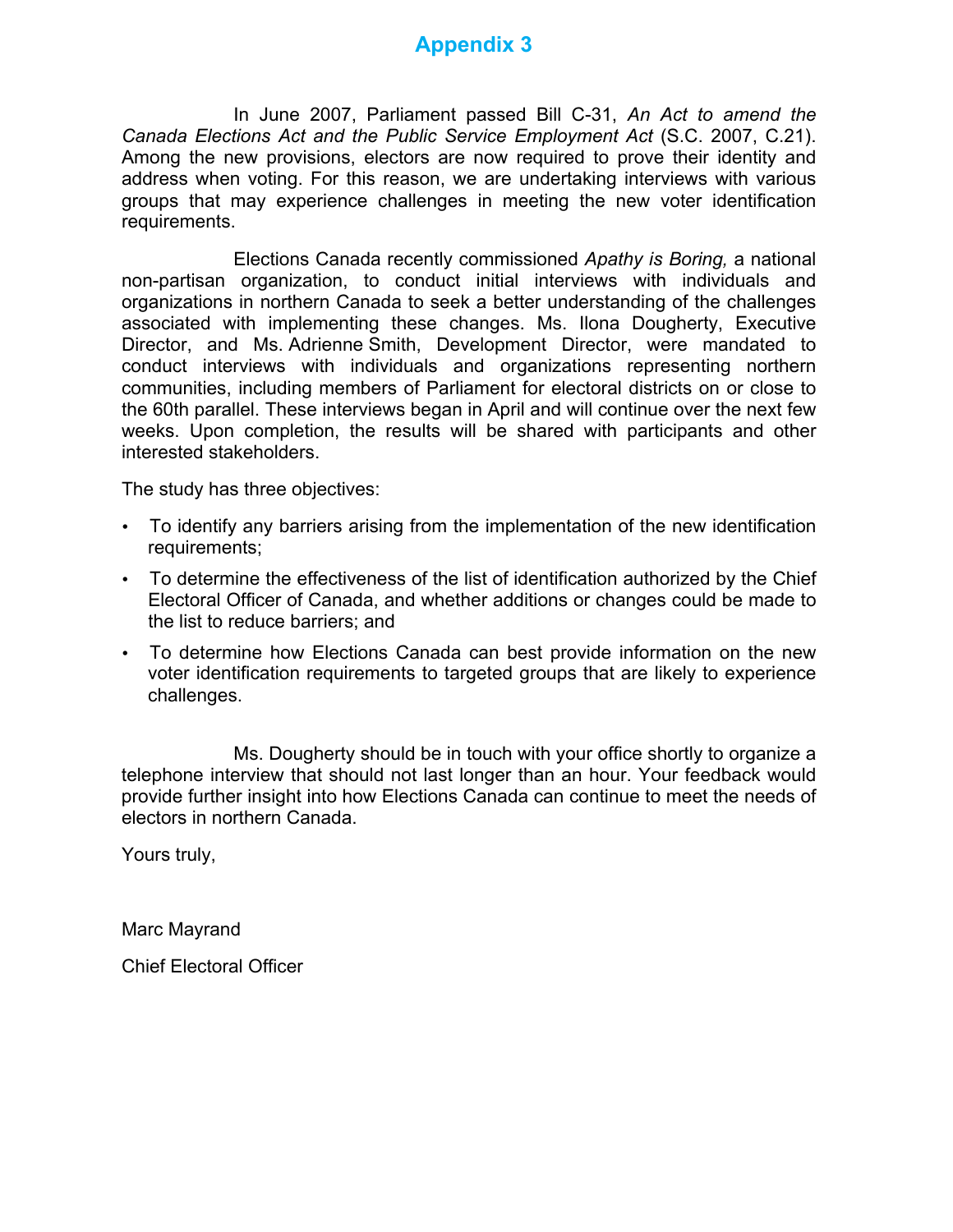April 18, 2008

Dear participant:

The *Canada Elections Act* was recently amended to require electors to prove their identity and address when voting.

Elections Canada is seeking a better understanding of the challenges associated with implementing these changes. For this reason, we are undertaking consultations with various groups that may experience challenges in meeting the new voter identification requirements. The consultations will begin in northern Canada and take place during April and May 2008.

The study will have three objectives:

- to identify any barriers arising from the implementation of the new identification requirements;
- to determine the effectiveness of the list of identification authorized by the Chief Electoral Officer of Canada, and whether additions or changes could be made to the list to reduce barriers;
- to determine how Elections Canada can best provide information on the new voter identification requirements to targeted groups that are likely to experience challenges.

Elections Canada has commissioned *Apathy is Boring,* a national nonpartisan organization, to conduct initial consultations in northern Canada. Ms. Ilona Dougherty, Executive Director, and Ms. Adrienne Smith, Development Director, will be contacting and interviewing individuals from a number of target groups. The interviews should take between 1 and 1.5 hours.

Elections Canada developed the enclosed interview guide in order to familiarize interviewees with the new identification requirements and their implementation. Information about *Apathy is Boring* is also provided. Upon completion, the results of the consultations will be made available to participants and other stakeholders.

Thank you for your willingness to participate in an interview. We anticipate that your feedback will provide further insight into how Elections Canada can continue to meet the needs of electors in northern Canada.

Yours truly,

Belaineh Deguefé

Director General

Outreach, Communications and Research